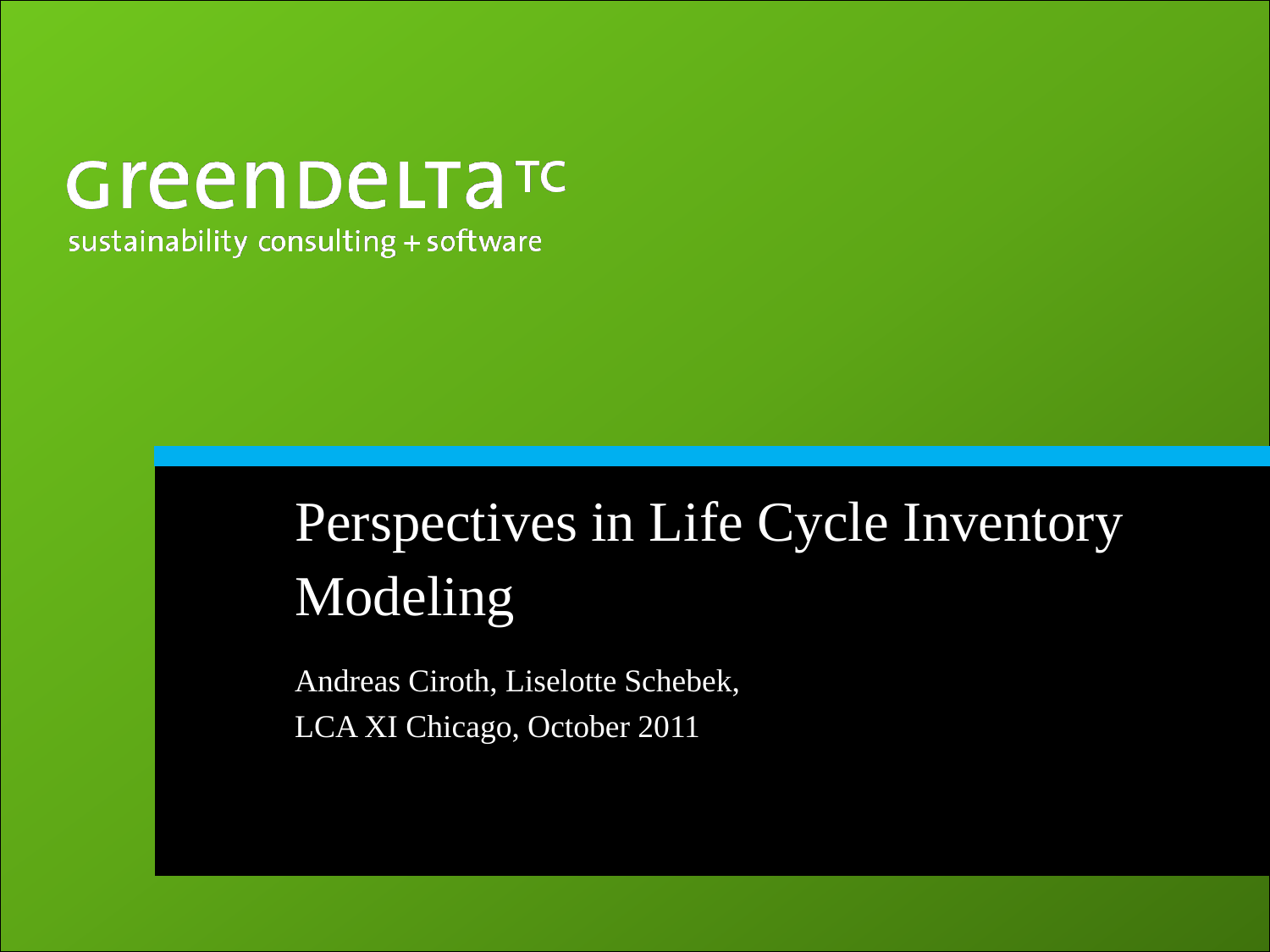# **Outline**

- 1. Perspectives in modeling
- 2. Perspectives in Life Cycle Inventory
- 3. An example from a German bioenergy project
- 4. Conclusions & Outlook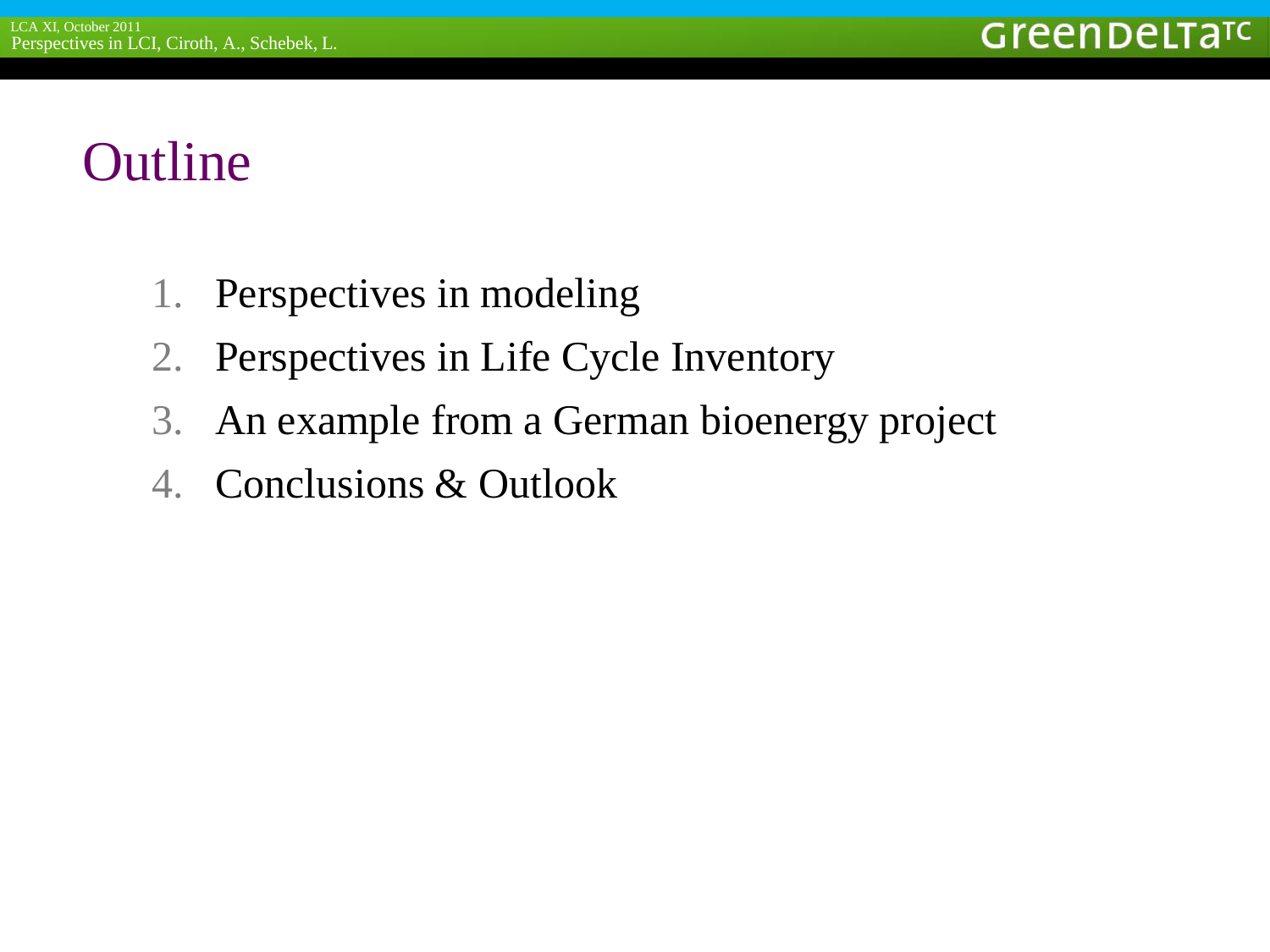# 1. Perspectives in Modeling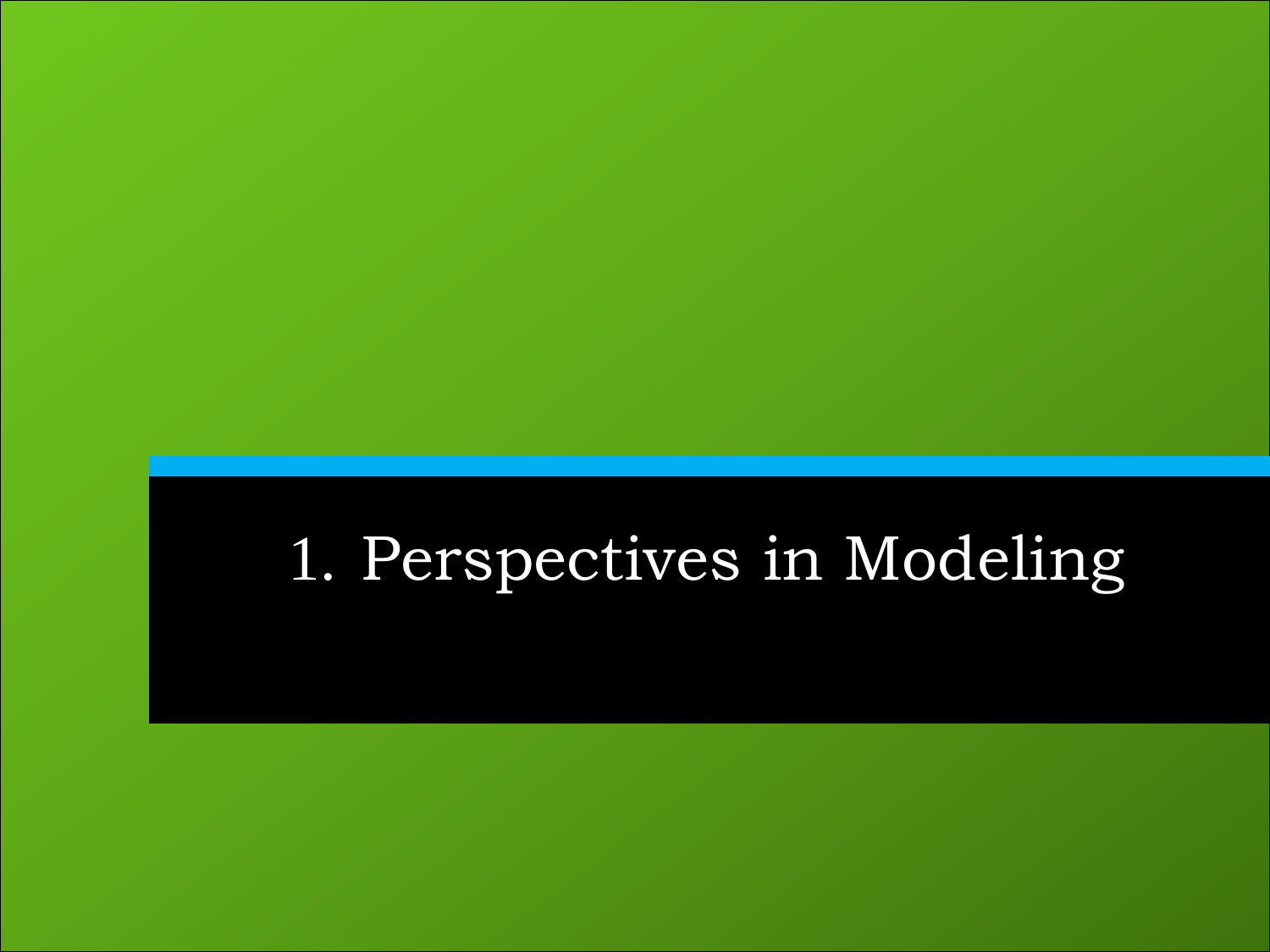# "Java" perspective in Eclipse

| Java - org.openIca.core.editors/src/org/openIca/core/editors/productsystem/graphical/Messages.java - Eclipse |                                                                                                                                                                                                                                                                                                                                                                                                                                                                                                                                                                                          |                                                                                                |  |  |
|--------------------------------------------------------------------------------------------------------------|------------------------------------------------------------------------------------------------------------------------------------------------------------------------------------------------------------------------------------------------------------------------------------------------------------------------------------------------------------------------------------------------------------------------------------------------------------------------------------------------------------------------------------------------------------------------------------------|------------------------------------------------------------------------------------------------|--|--|
| File Edit Source Refactor Navigate Search Project Run Window Help                                            |                                                                                                                                                                                                                                                                                                                                                                                                                                                                                                                                                                                          |                                                                                                |  |  |
| 門・<br>$\mathbb{R}$                                                                                           | $\mathbf{G} \bullet \; \mathbf{B} \oplus \mathcal{A} \bullet \; \mathbf{F} \bullet \mathcal{A} \bullet \; \mathbf{F} \bullet \mathbf{F} \bullet \mathbf{F} \bullet \mathbf{F} \bullet \mathbf{F} \bullet \mathbf{F} \bullet \mathbf{F} \bullet \mathbf{F} \bullet \mathbf{F} \bullet \mathbf{F} \bullet \mathbf{F} \bullet \mathbf{F} \bullet \mathbf{F} \bullet \mathbf{F} \bullet \mathbf{F} \bullet \mathbf{F} \bullet \mathbf{F} \bullet \mathbf{F} \bullet \mathbf{F} \bullet \mathbf{F} \bullet \mathbf{F} \bullet \mathbf{F$<br>$\mathbf{Q}_\mathbf{a}$ $\mathbf{y}$ $\mathbf{B}$ | $\mathbb{P}^2$ $\mathbb{E}^0$ Team Synchr 3 <sup>29</sup>                                      |  |  |
| $\Box$<br>■ Packag ⊠                                                                                         | 一日<br>FlowEditor.java<br>AppContextMenuProvid<br><b>D</b> Messages.java 23                                                                                                                                                                                                                                                                                                                                                                                                                                                                                                               | $\frac{1}{2}$ Outline $\frac{1}{2}$<br>一日                                                      |  |  |
| $\overline{\phantom{0}}$<br>59<br>低<br>F.<br>Scalculation.tests                                              | Copyright (c) 2007 - 2010 GreenDeltaTC. All rights reserved. T                                                                                                                                                                                                                                                                                                                                                                                                                                                                                                                           | $\triangledown$<br>ほ 风 だ の だ<br>59<br>org.openlca.core.editors.productsys                      |  |  |
| G.<br>> com.greendeltatc.c                                                                                   | * the accompanying materials are made available under the terms<br>* Public License v1.1 which accompanies this distribution, and i                                                                                                                                                                                                                                                                                                                                                                                                                                                      | '≡'<br>import declarations                                                                     |  |  |
| $\mathbb{R}^d$ > com.greendeltatc.s                                                                          | * http://www.openlca.org/uploads/media/MPL-1.1.html                                                                                                                                                                                                                                                                                                                                                                                                                                                                                                                                      | $\Theta_n$ Messages 1.1<br>&F BUNDLE_NAME: String                                              |  |  |
| com.greendeltatc.t<br>installer [h1222425.                                                                   | * Contributors: GreenDeltaTC - initial API and implementation                                                                                                                                                                                                                                                                                                                                                                                                                                                                                                                            | o <sup>S</sup> AppActionBarContributorClass                                                    |  |  |
| 읇<br>> org.openica.core.a                                                                                    | www.greendeltatc.com tel.: +49 30 4849 6030 mail: gdtc@greende                                                                                                                                                                                                                                                                                                                                                                                                                                                                                                                           | o <sup>S</sup> Delete : String                                                                 |  |  |
| org.openica.core.apj<br>œ<br>e<br>org.openlca.core.cal                                                       | package org.openica.core.editors.productsystem.graphical;                                                                                                                                                                                                                                                                                                                                                                                                                                                                                                                                | o <sup>S</sup> LoadingPossible : String<br>o <sup>S</sup> ProductSystemGraphEditor_Filt        |  |  |
| org.openica.core.cal                                                                                         |                                                                                                                                                                                                                                                                                                                                                                                                                                                                                                                                                                                          | o <sup>S</sup> Providers: String                                                               |  |  |
| org.openica.core.cal<br>$\mathbb{R}^d$ > org.openica.core.d                                                  | import org.eclipse.osgi.util.NLS;                                                                                                                                                                                                                                                                                                                                                                                                                                                                                                                                                        | o <sup>S</sup> Recipients : String<br>o <sup>S</sup> Route: String                             |  |  |
| org.openIca.core.dat<br>舃                                                                                    | public class Messages extends NLS {                                                                                                                                                                                                                                                                                                                                                                                                                                                                                                                                                      | o <sup>S</sup> SelectPossibleProcessesDialog                                                   |  |  |
| 歸<br>>org.openica.core.e<br>G.<br>org.openlca.core.edi                                                       | private static final String BUNDLE NAME = "org.openlca.core.e<br>public static String AppActionBarContributorClass LayoutActio                                                                                                                                                                                                                                                                                                                                                                                                                                                           | o <sup>S</sup> SelectPossibleProcessesDialog<br>o <sup>S</sup> SelectPossibleProcessesDialog   |  |  |
| 舄<br>org.openica.core.mc                                                                                     | public static String Delete;                                                                                                                                                                                                                                                                                                                                                                                                                                                                                                                                                             | o <sup>S</sup> SelectPossibleProcessesDialog                                                   |  |  |
| 윪<br>> org.openIca.core.n<br>org.openica.core.res                                                            | public static String LoadingPossible;<br>public static String ProductSystemGraphEditor FilterLabel;                                                                                                                                                                                                                                                                                                                                                                                                                                                                                      | o <sup>S</sup> SelectPossibleProcessesDialog_<br>o <sup>S</sup> SelectPossibleProcessesDialog_ |  |  |
| org.openica.help [h                                                                                          | public static String Providers;<br>public static String Recipients;                                                                                                                                                                                                                                                                                                                                                                                                                                                                                                                      | o <sup>S</sup> SelectPossibleProcessesDialog                                                   |  |  |
| 욺<br>org.openica.ilcd [h]<br>溢<br>org.openica.ilcd.net                                                       | public static String Route:                                                                                                                                                                                                                                                                                                                                                                                                                                                                                                                                                              | o <sup>S</sup> SelectPossibleProcessesDialog<br>$\blacksquare$ <sup>S</sup> {}                 |  |  |
| org.openica.io [h12]<br>溢                                                                                    | public static String SelectPossibleProcessesDialog Connect;<br>public static String SelectPossibleProcessesDialog Create;                                                                                                                                                                                                                                                                                                                                                                                                                                                                | <sup>c</sup> Messages()                                                                        |  |  |
| G<br>org.openica.io.ui [h<br>$\mathbb{R}^d$ org.openica.io.ui.nl                                             | public static String SelectPossibleProcessesDialog Exchange;                                                                                                                                                                                                                                                                                                                                                                                                                                                                                                                             |                                                                                                |  |  |
| org.openica.model.i                                                                                          | public static String SelectPossibleProcessesDialog Exists;<br>public static String SelectPossibleProcessesDialog IsConnecte                                                                                                                                                                                                                                                                                                                                                                                                                                                              |                                                                                                |  |  |
| e<br>org.openica.tests [l                                                                                    | public static String SelectPossibleProcessesDialog Name;                                                                                                                                                                                                                                                                                                                                                                                                                                                                                                                                 |                                                                                                |  |  |
| $\frac{1}{200}$ > org.openica.ui [h]<br>org.openica.ui.nl_de                                                 | $\leftarrow$                                                                                                                                                                                                                                                                                                                                                                                                                                                                                                                                                                             | $\overline{ }$<br>m.                                                                           |  |  |
|                                                                                                              | $\mathbb{G}^1_0$ org.openIca.util [h1 $\mathbb{R}$ Problems $\mathbb G$ avadoc $\mathbb G$ , Declaration $\mathbb G$ Console $\mathbb X$ $\mathbb Q$ Error Log $\mathbb F^3$ Call Hierarchy $\mathbb H^3$ Synchronize $\mathscr A$ Search                                                                                                                                                                                                                                                                                                                                                | $=$ $F$                                                                                        |  |  |
| wiki [h1222425.strat                                                                                         | <terminated> openLCA.product (1) [Eclipse Application] C:\Program Files\Java\jre6\bin\javaw.exe (19.04.2011 17:52:57)</terminated>                                                                                                                                                                                                                                                                                                                                                                                                                                                       | Ex.                                                                                            |  |  |
| $\vert W \vert$                                                                                              | [EL Info]: 2011-04-19 17:53:10.478--ServerSession (549894320)--EclipseLink, version: Eclipse Persistenc <sup>1</sup><br>Trin 1: 2011-04-19 17:53:10 584--ServerSession (549894320)--openLCA url=idbc:mysql://127 0 0 1:3306/<br>FET.                                                                                                                                                                                                                                                                                                                                                     |                                                                                                |  |  |
|                                                                                                              |                                                                                                                                                                                                                                                                                                                                                                                                                                                                                                                                                                                          |                                                                                                |  |  |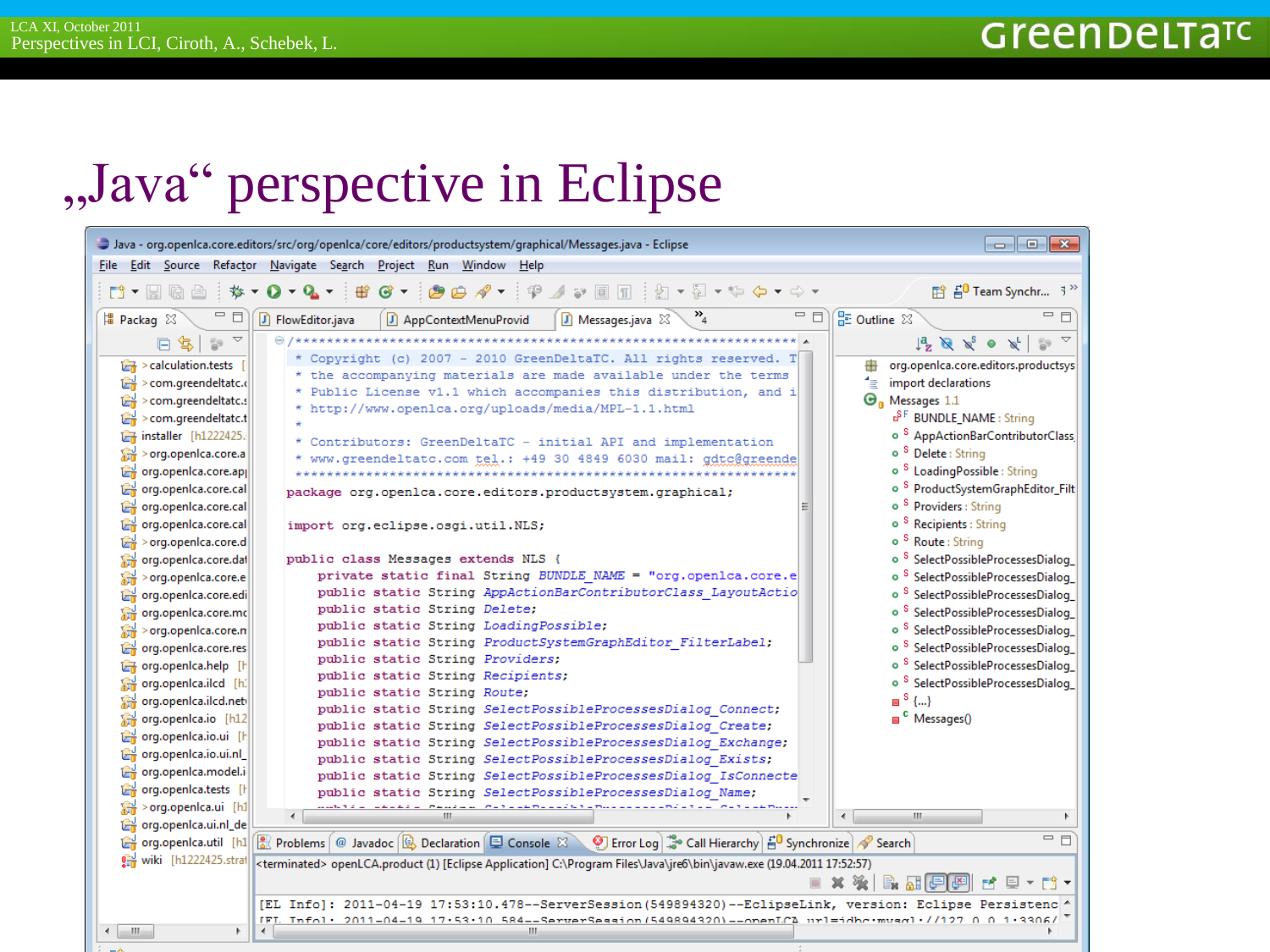# "Debugging" perspective in Eclipse

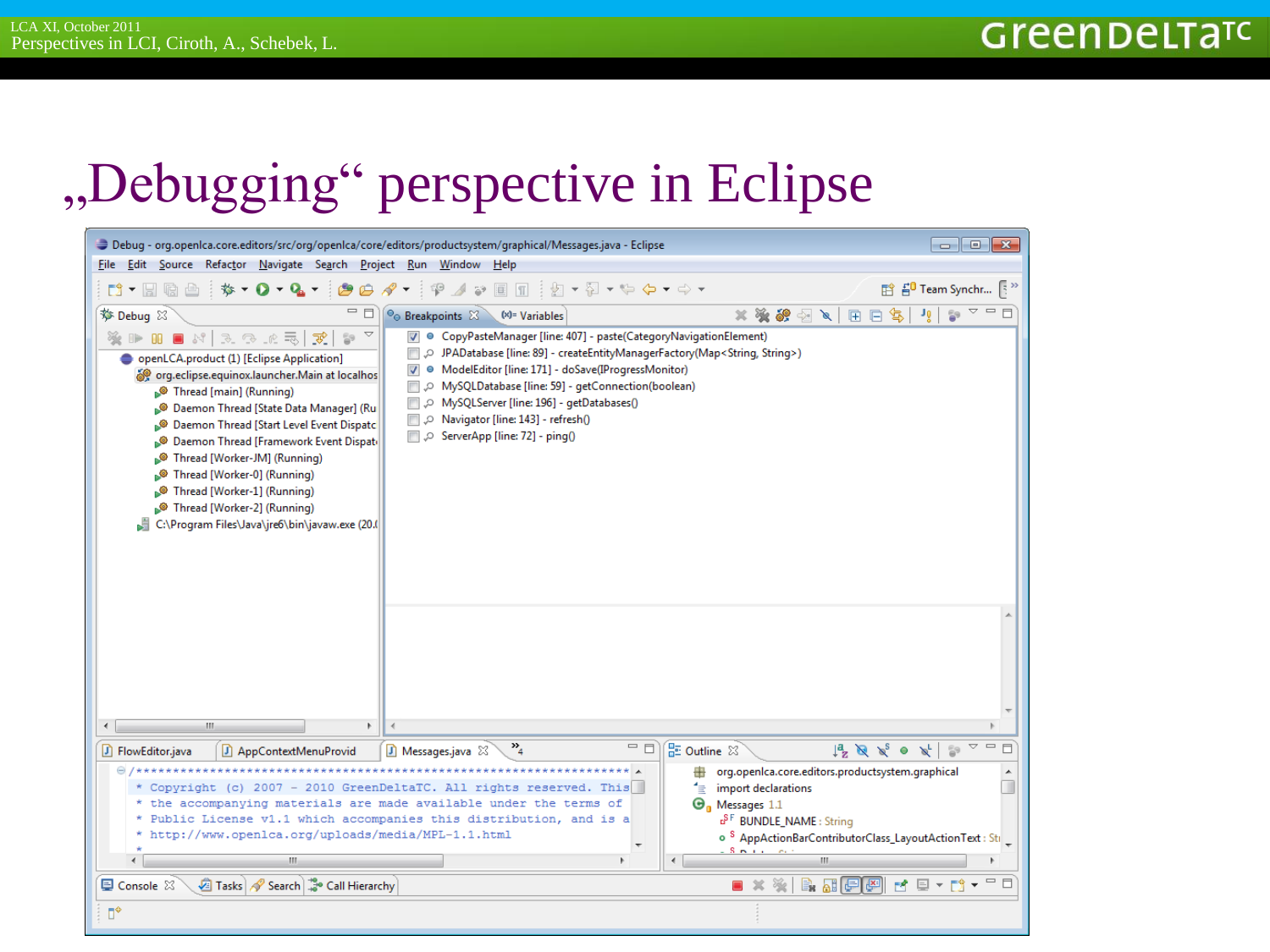# $\rightarrow$  Perspectives, in general

- Different ways to look at one given object
- Although the object remains the same, the view is different.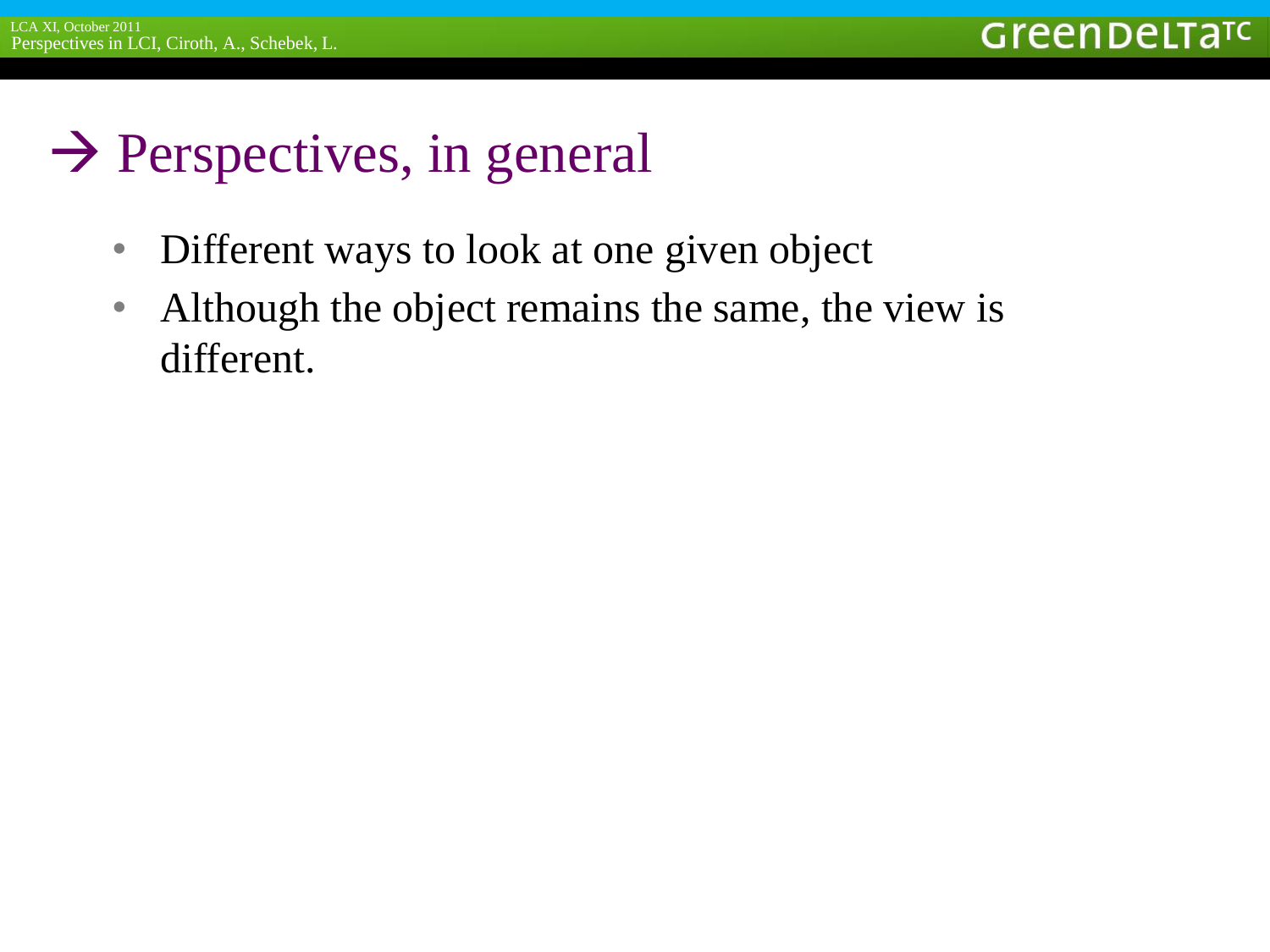2. Perspectives in Life Cycle Inventory modeling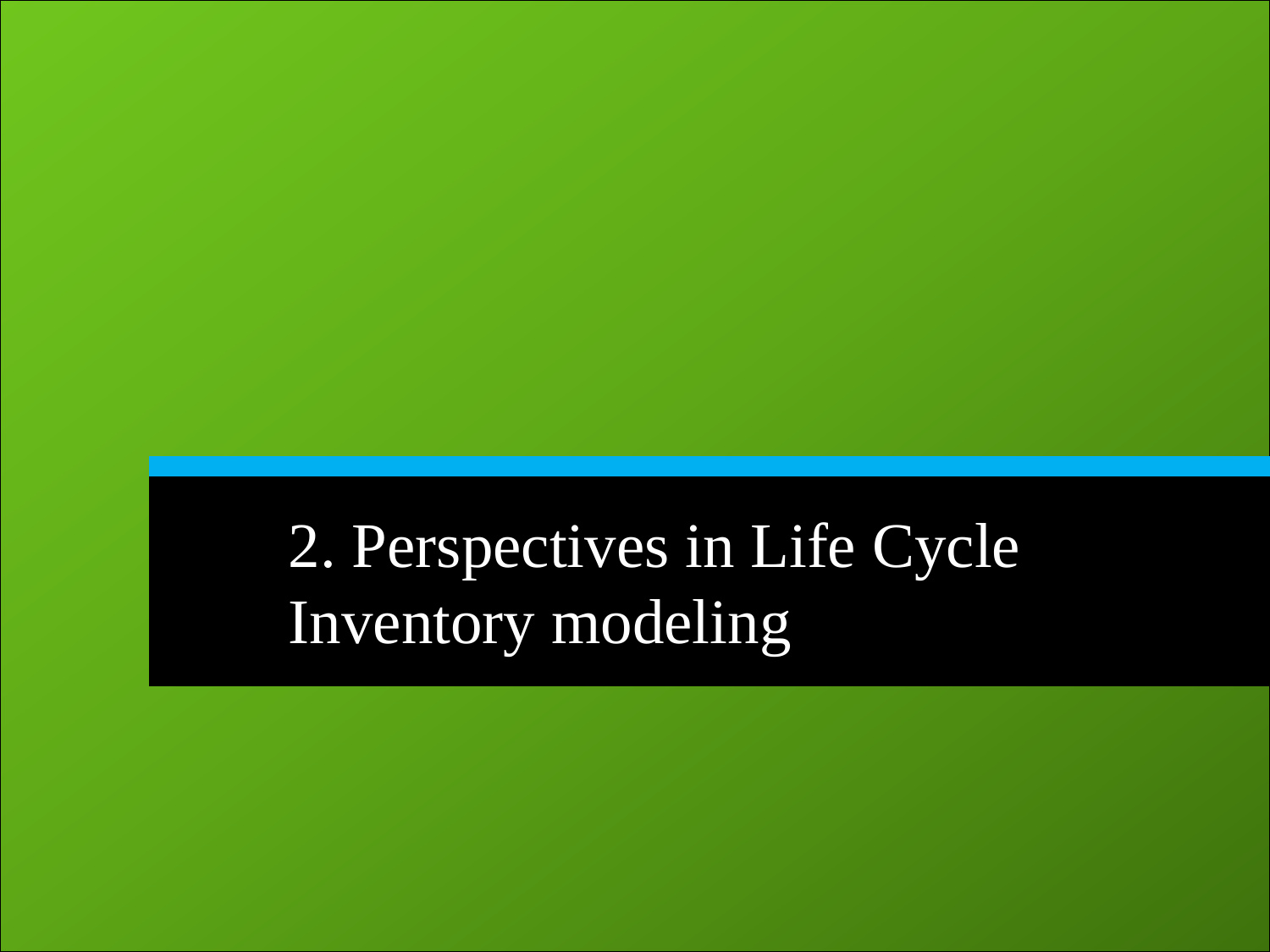#### GreenDeLTaTC

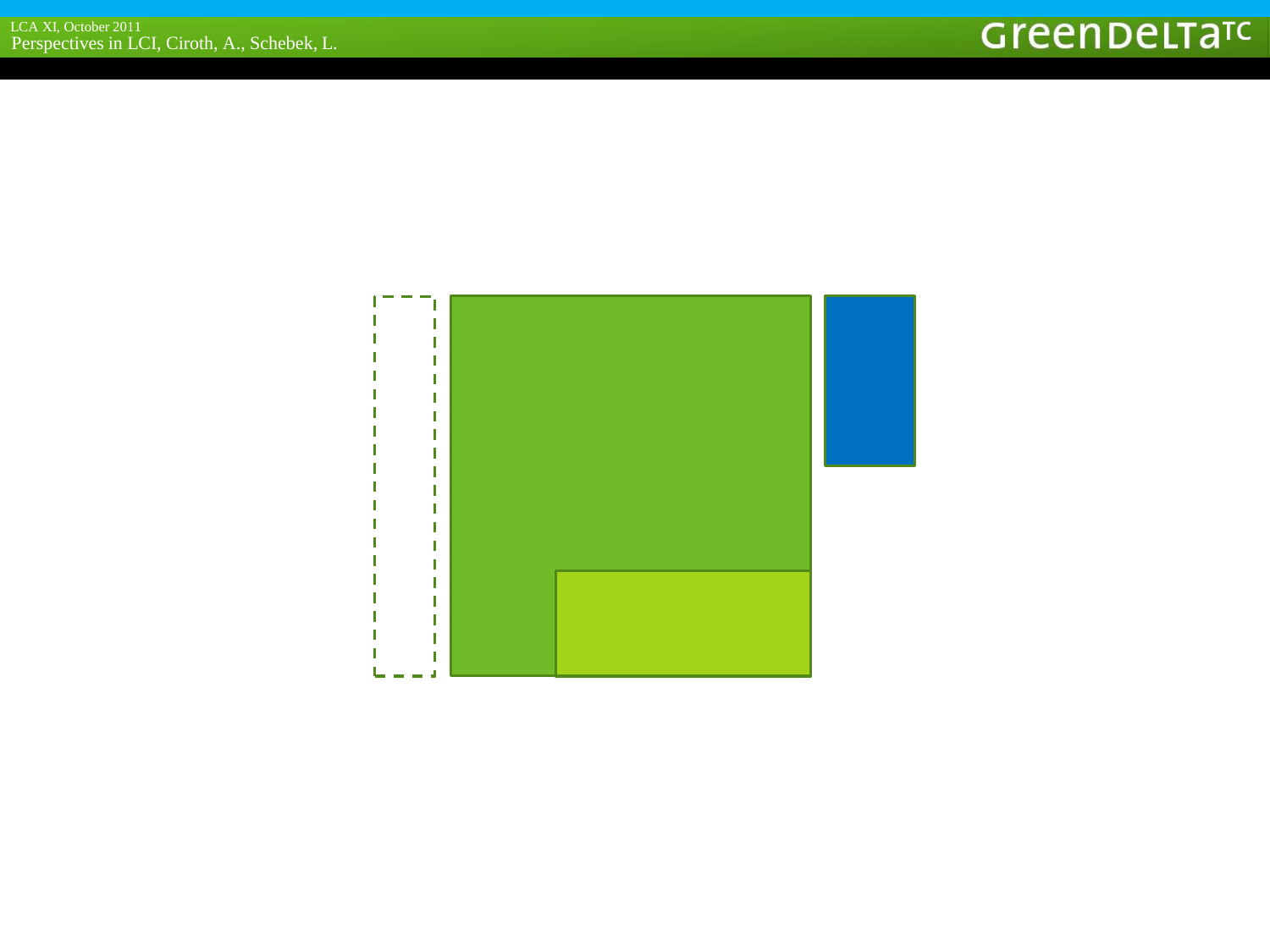## Perspectives in Life Cycle Inventory (LCI)

When modeling LCI data sets, a number of decisions need to be taken; for many of these, there is not one best practice and therefore decision:

- nomenclature (roughly, the naming of the flows, units, and of other elements used in a data set),
- allocation,
- biogenic carbon

 $\cdot$  .

This makes the modeling difficult.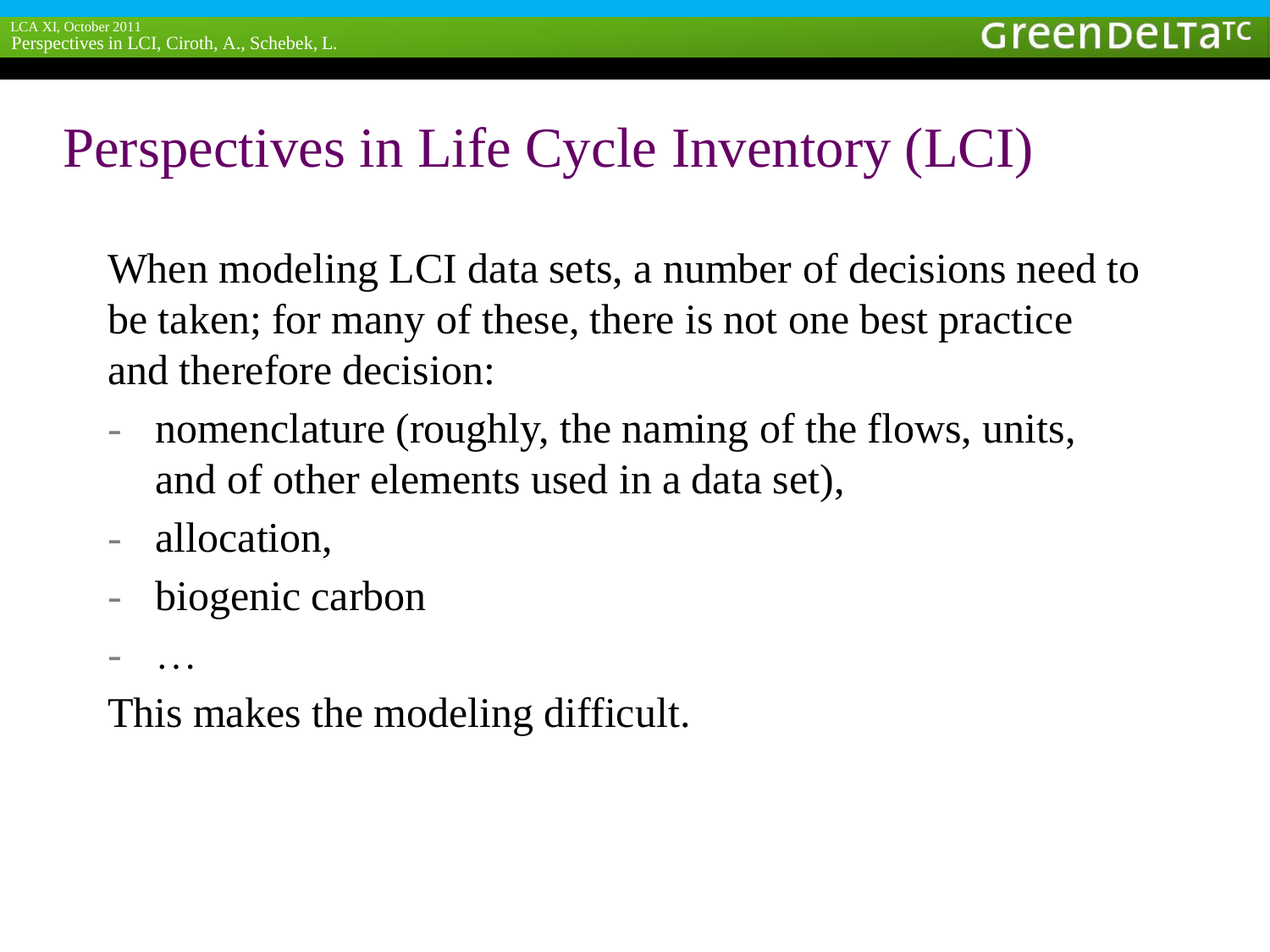## Perspectives in Life Cycle Inventory (LCI)

On the other side, a practitioner using inventory data sets needs to "live with" the decisions taken in the modeling process.

These decisions may or may not fit for the specific case. This is not ideal.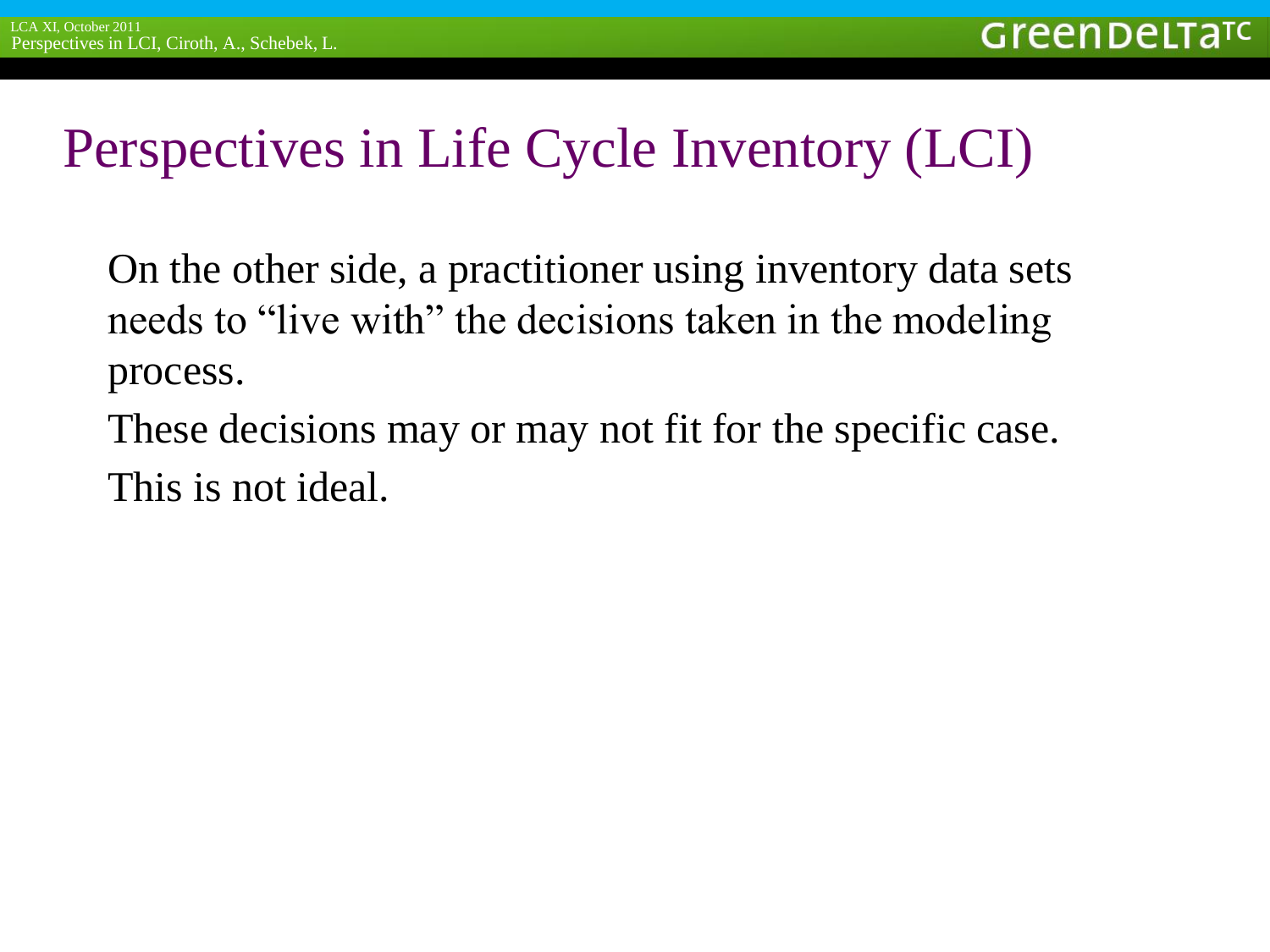## Perspectives in Life Cycle Inventory (LCI)

 $\rightarrow$  we propose 'perspectives' in inventory modeling.

Perspectives specify application contexts for data sets; within one perspective, there is usually one best answer to the various modeling questions, and this "best answer", e.g. an allocation procedure, is part of the perspective.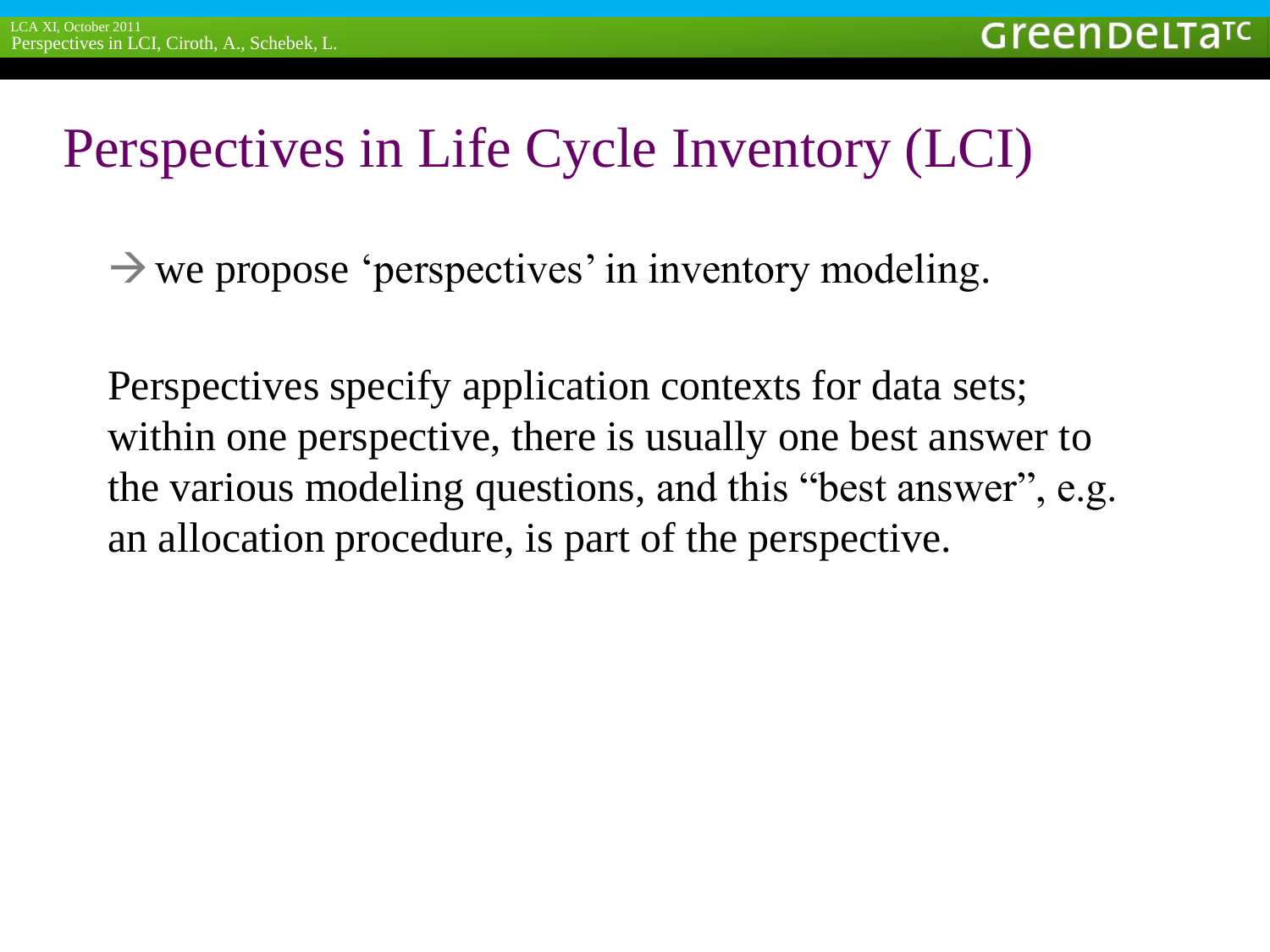#### Perspectives in LCIA: Hofstetter 1998 (!)

#### Dissertation, ETH Zurich

#### PERSPECTIVES IN LIFE CYCLE IMPACT **ASSESSMENT**

A Structured Approach to Combine Models of the Technosphere, **Ecosphere and Valuesphere** 

#### **Patrick Hofstetter**

KLUWER ACADEMIC PUBLISHERS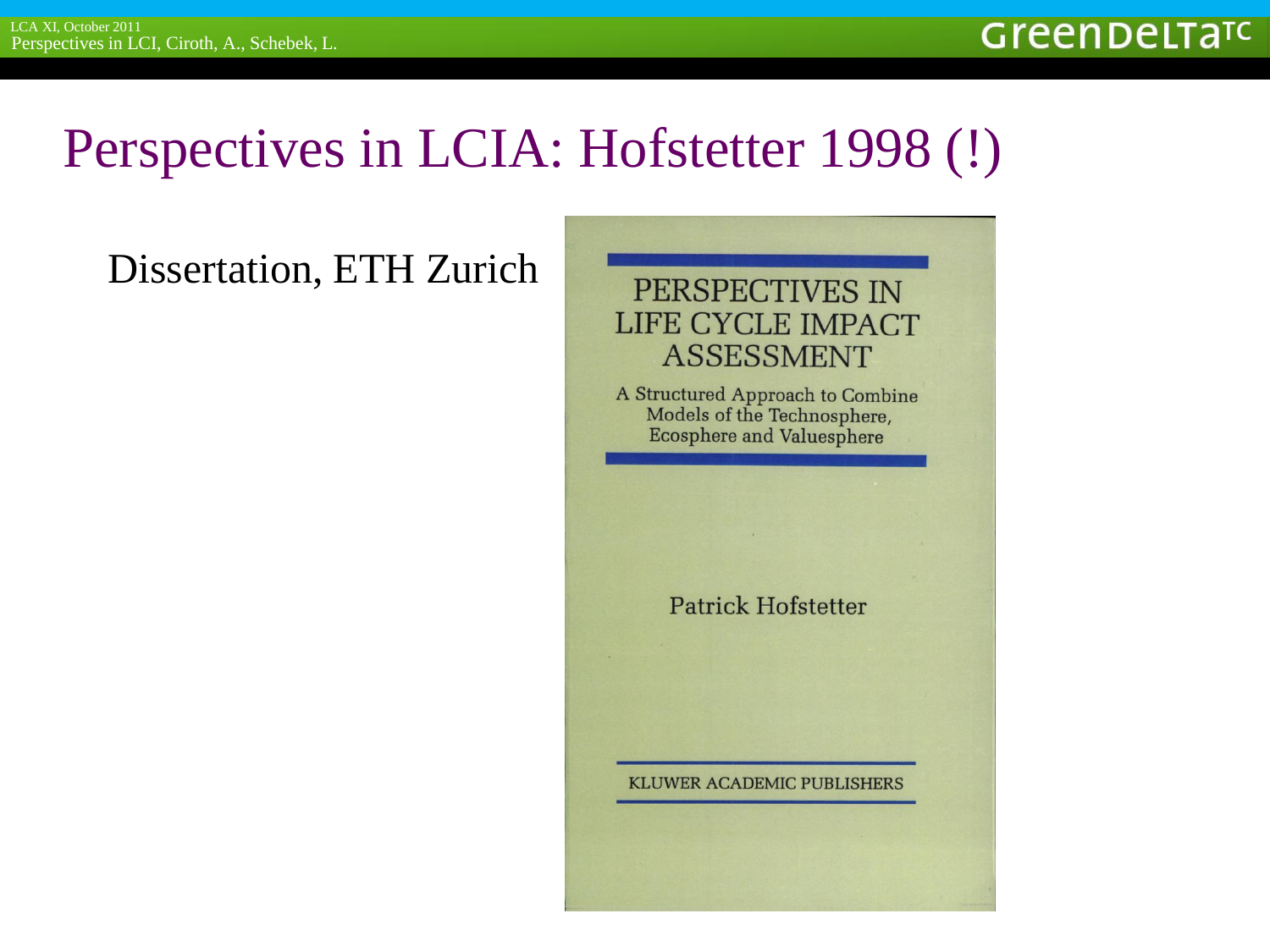# Perspectives in LCIA: Hofstetter 1998 (!)

- $\rightarrow$  Introduced perspectives based on social sciences (cultural theory);
- $\rightarrow$  each perspective is a state of mind, leading to a different assessment / valuation of impacts
- $\rightarrow$  End result (summarised): The hierarchist, egalitarian, individualist perspective used in e.g. EcoIndicator and ReCiPe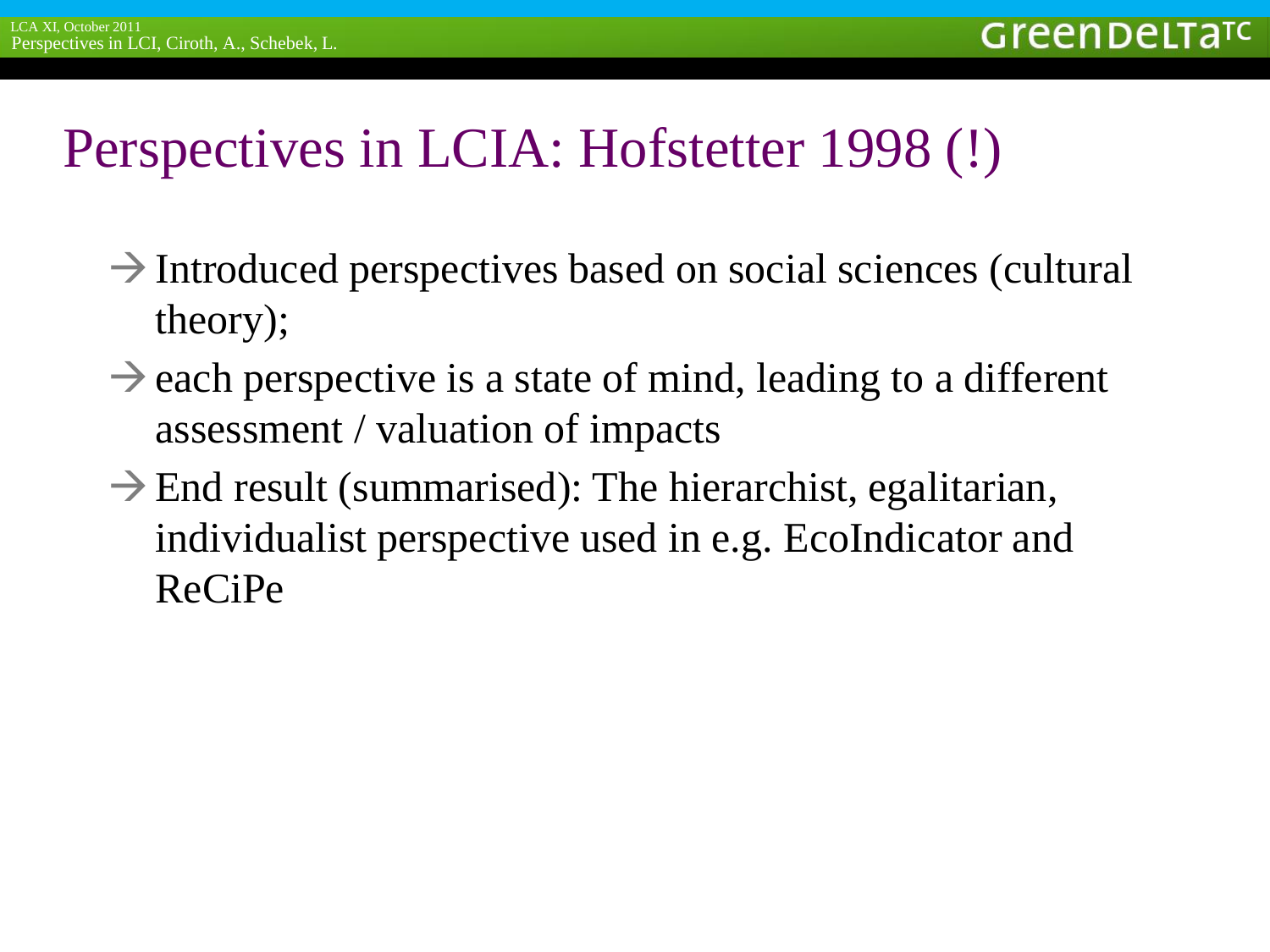# $\rightarrow$  Perspectives in LCI

Very pragmatic approach:

- Each data set has a methodological core (contains aspects required by almost all perspectives)
- Perspectives introduce
	- Deltas (additions or omissions from the core)
	- Mods (modifications of aspects in the core), as exceptions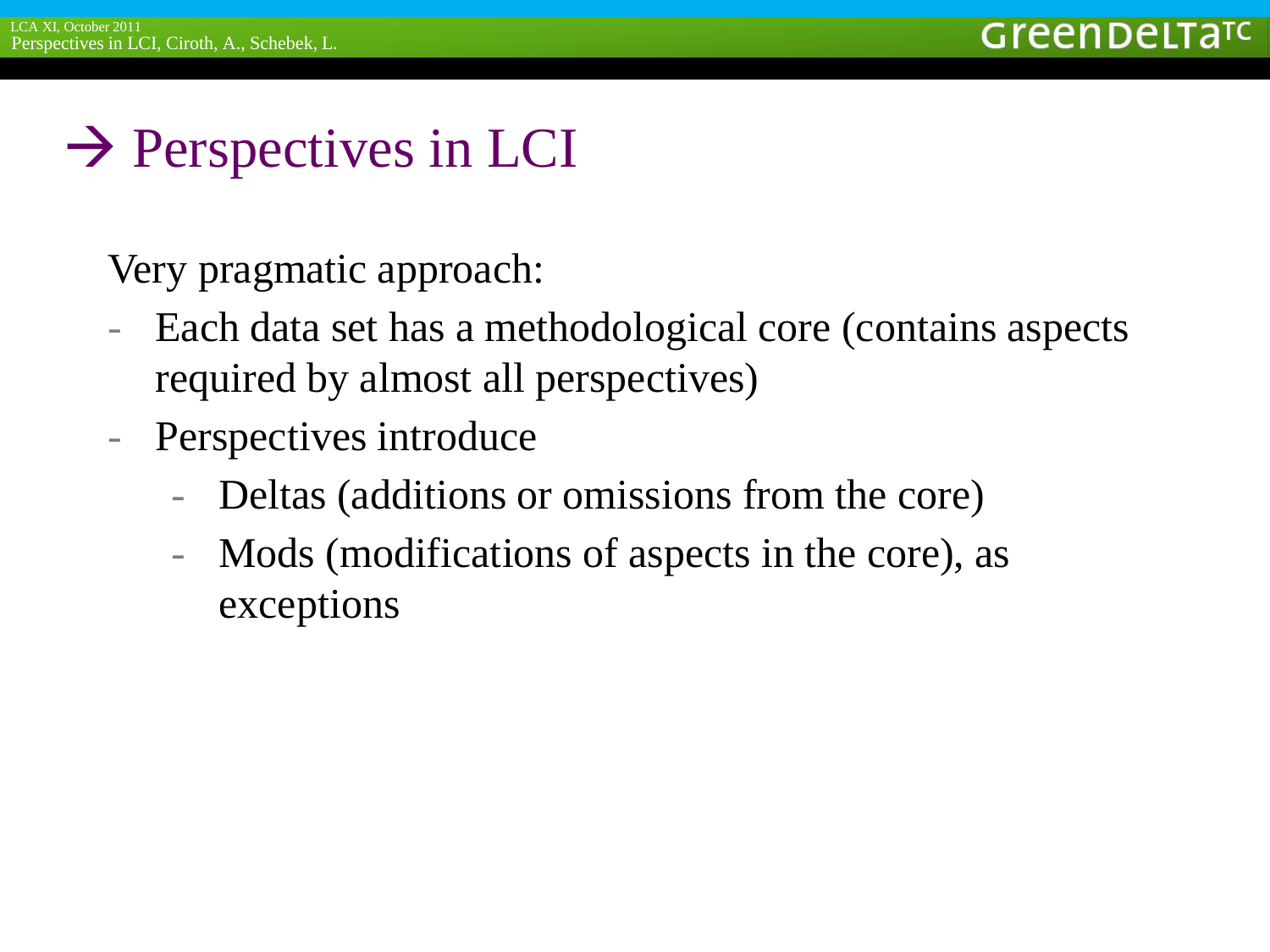

#### (Supported / required by almost all perspectives)

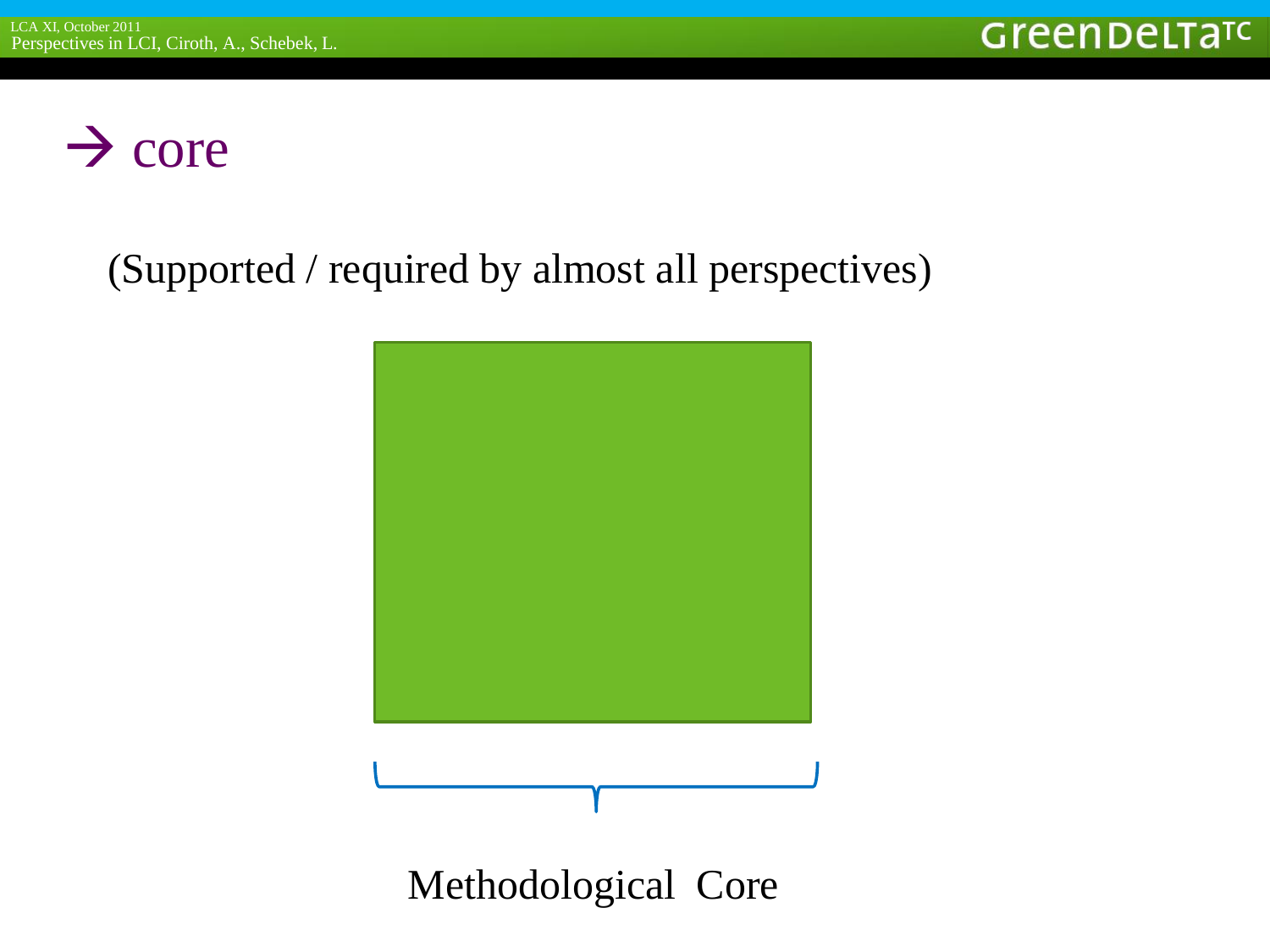GreenDeLTaTC



for perspective i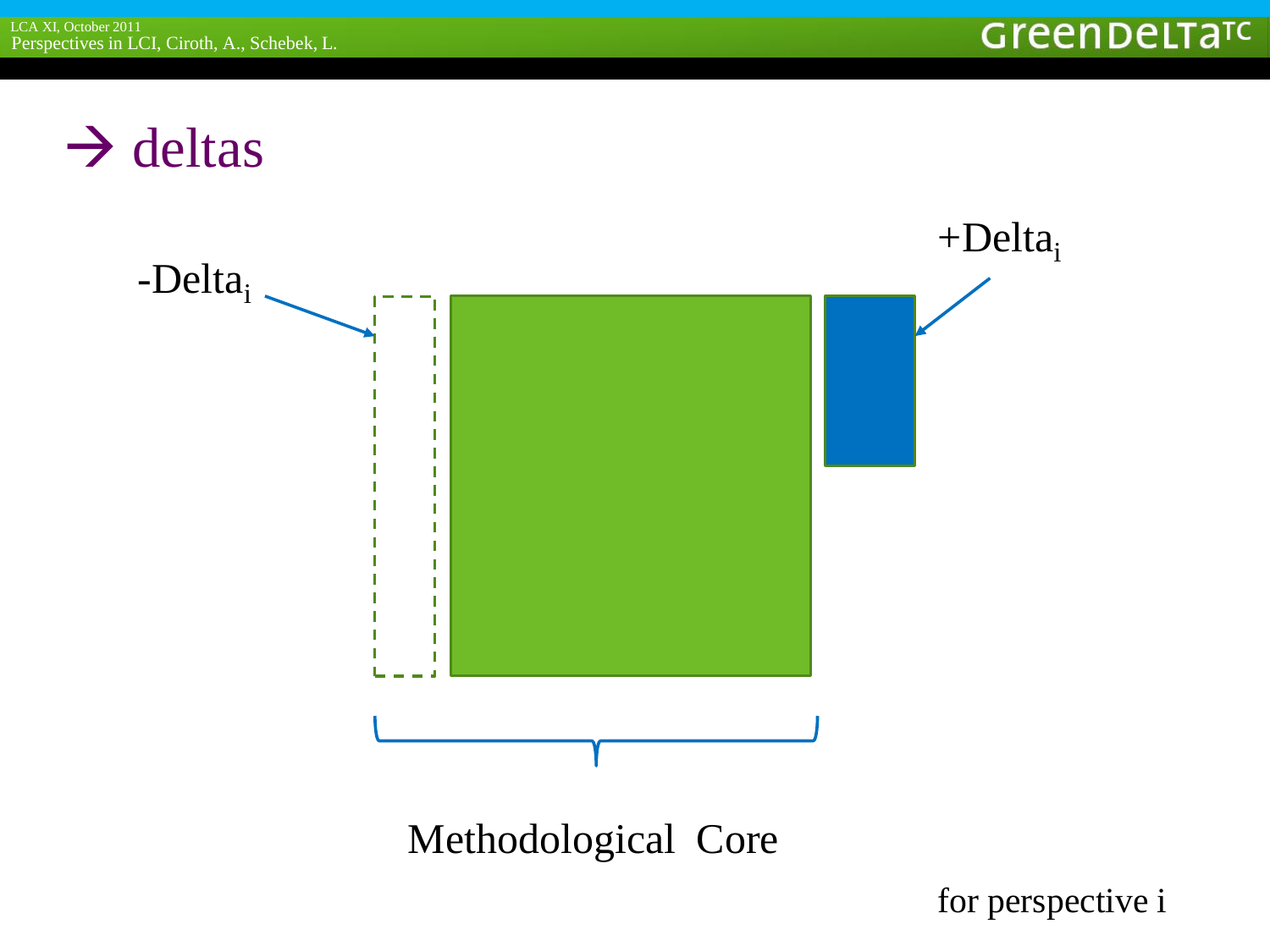GreenDeLTaTC





for perspective i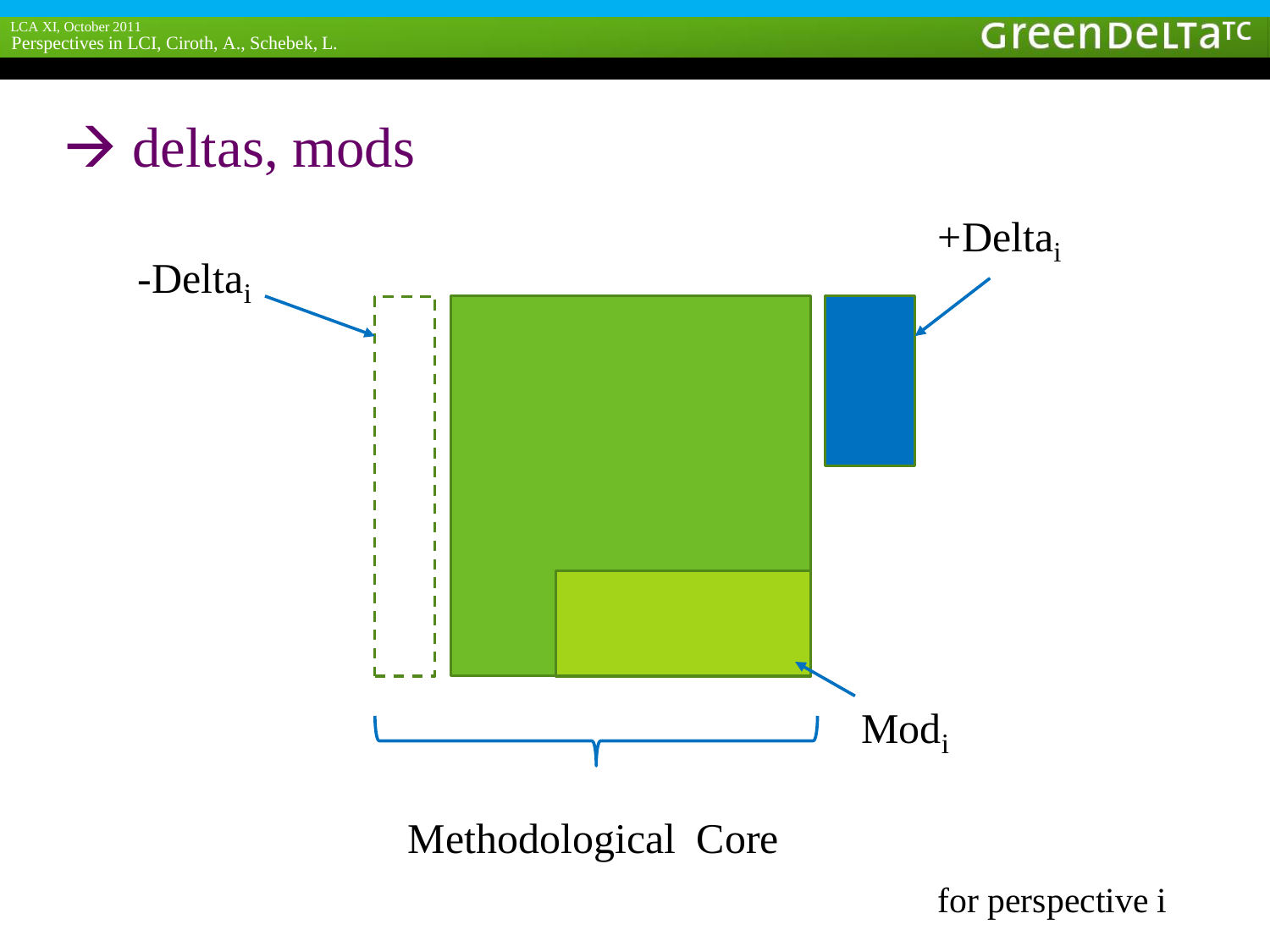3. Application in a German research project BioEnergieDat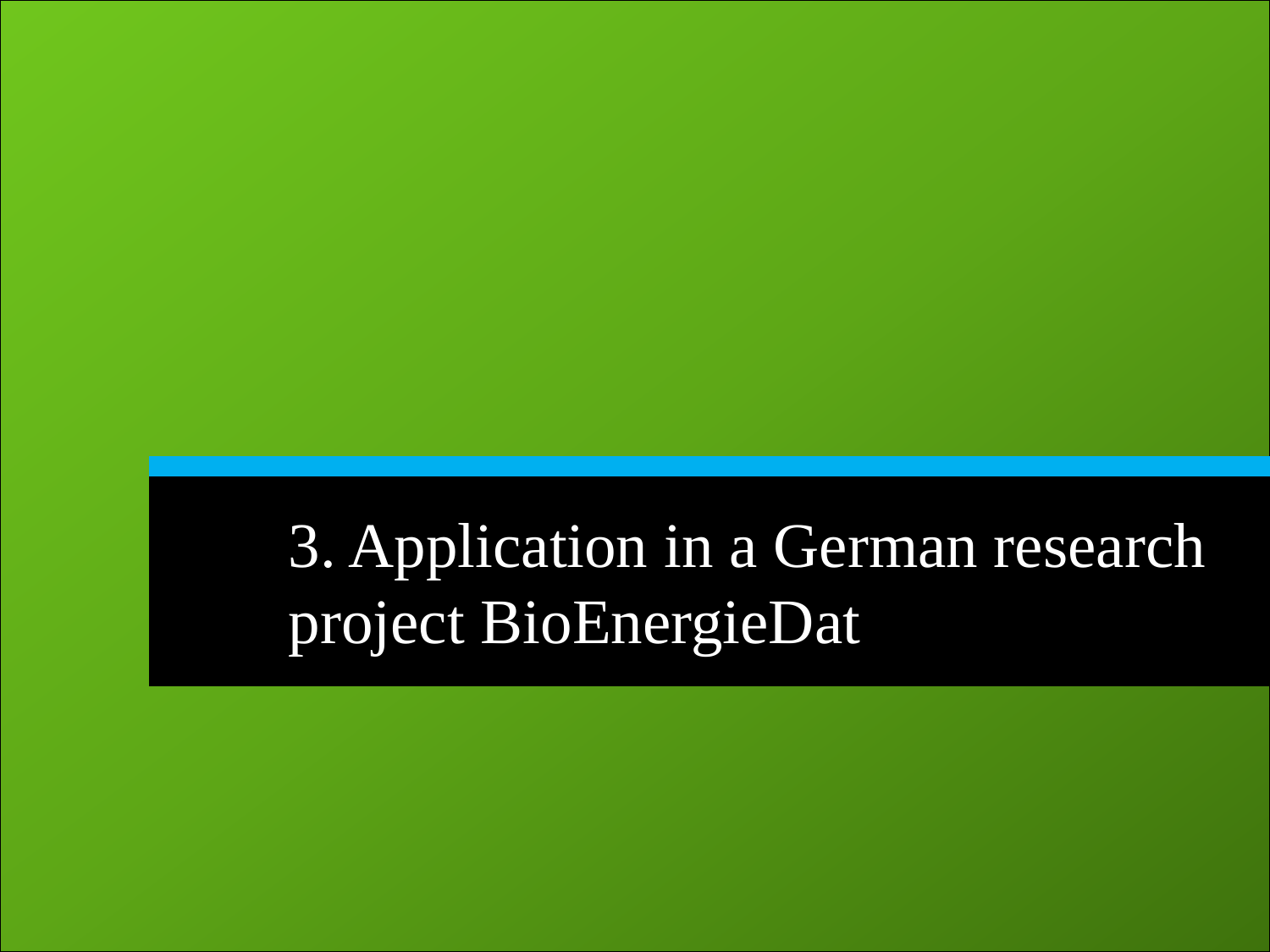# The BioEnergieDat project

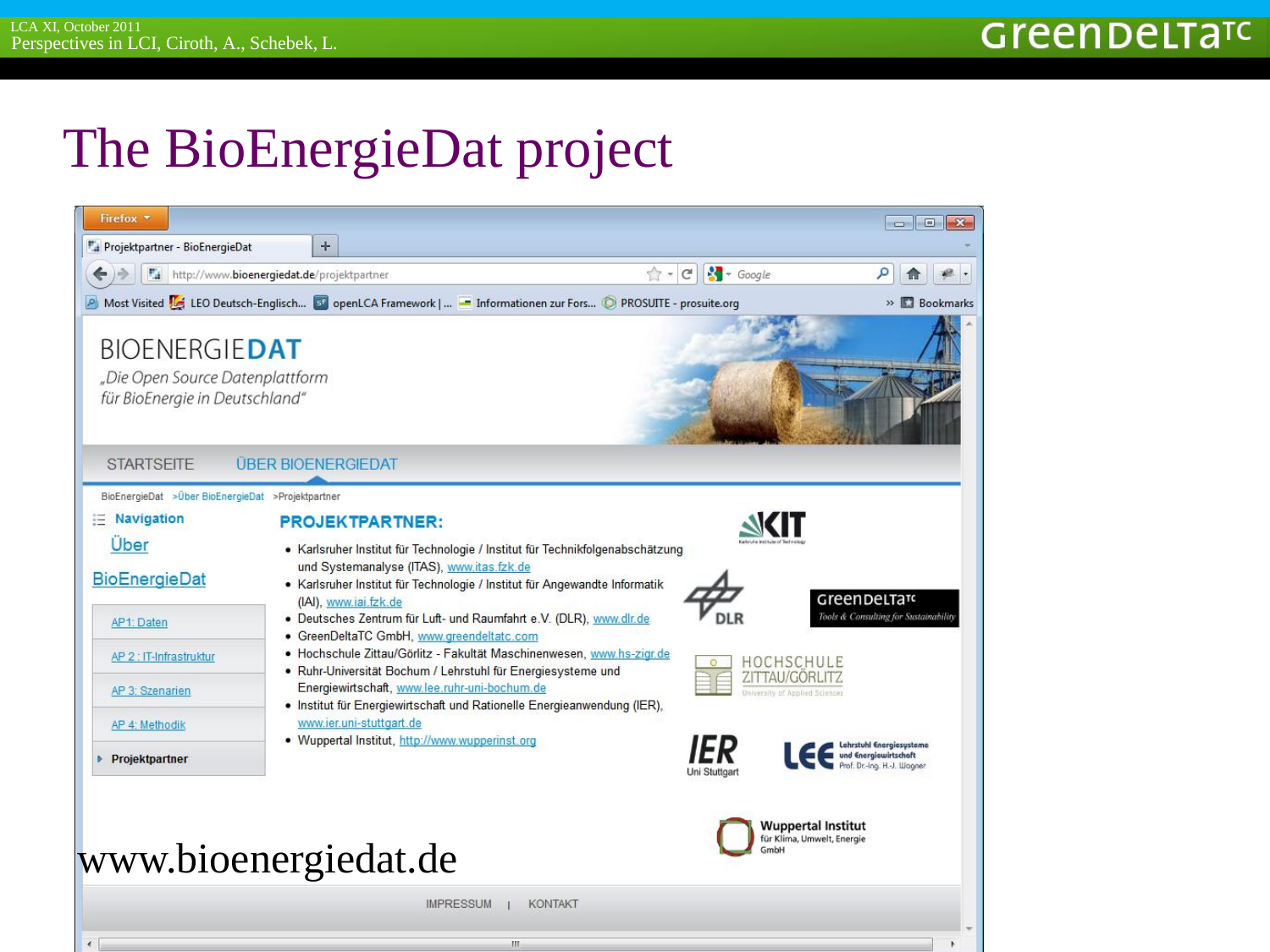# The BioEnergieDat project

- 2010 – 2012, funded by German ministry of the environment



- Aim is to develop an IT infrastructure (Modeling software & database) and harmonized methodology, and also to create data sets following the method, for bioenergy data sets in Germany
- GreenDeltaTC leads WP methodology and is involved in WP IT (modeling software, openLCA)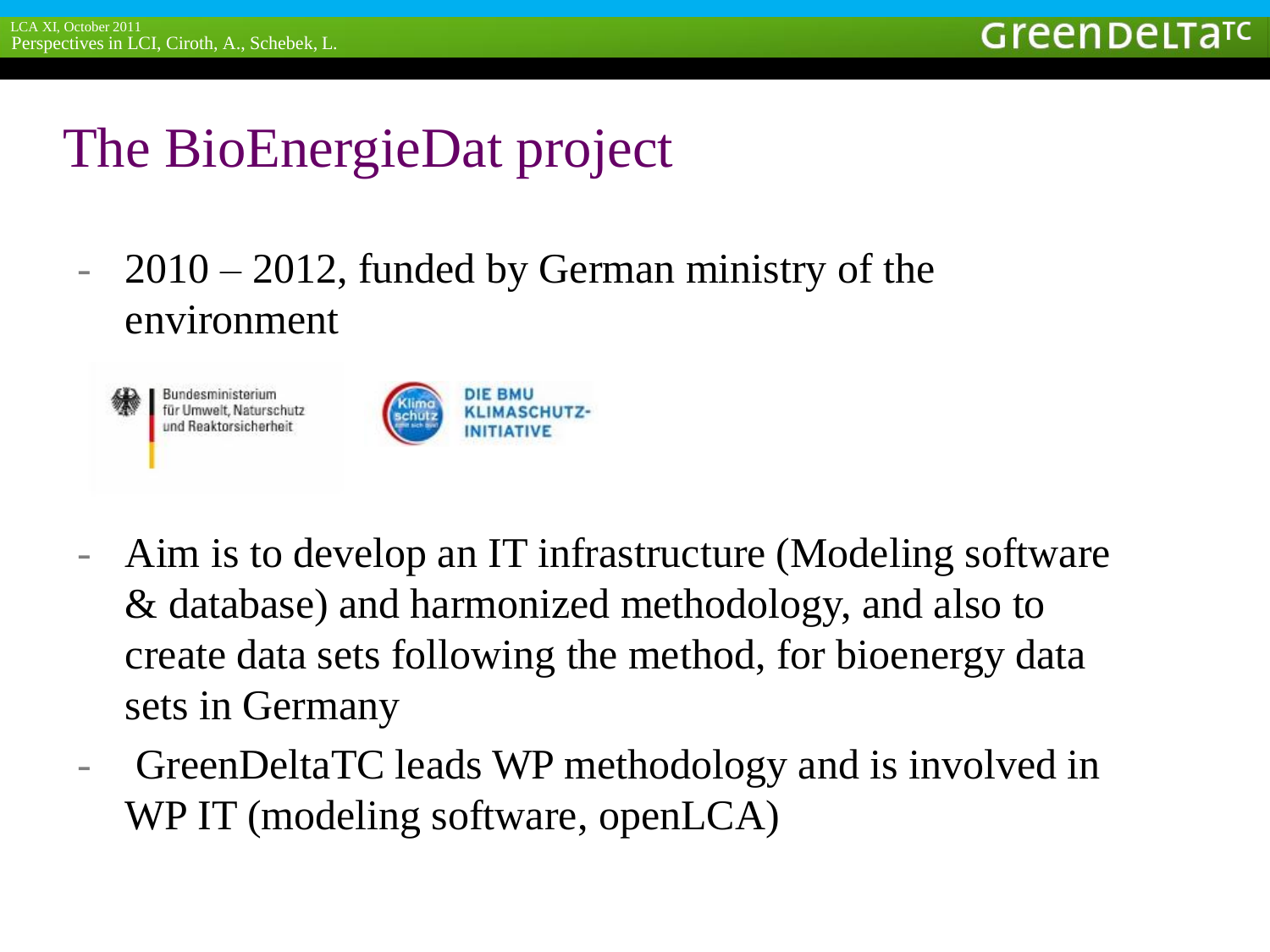# Application to a dataset with three perspectives

- Dataset: Production of corn
- Perspectives:
	- PAS2050
	- ILCD
	- Life Cycle Costing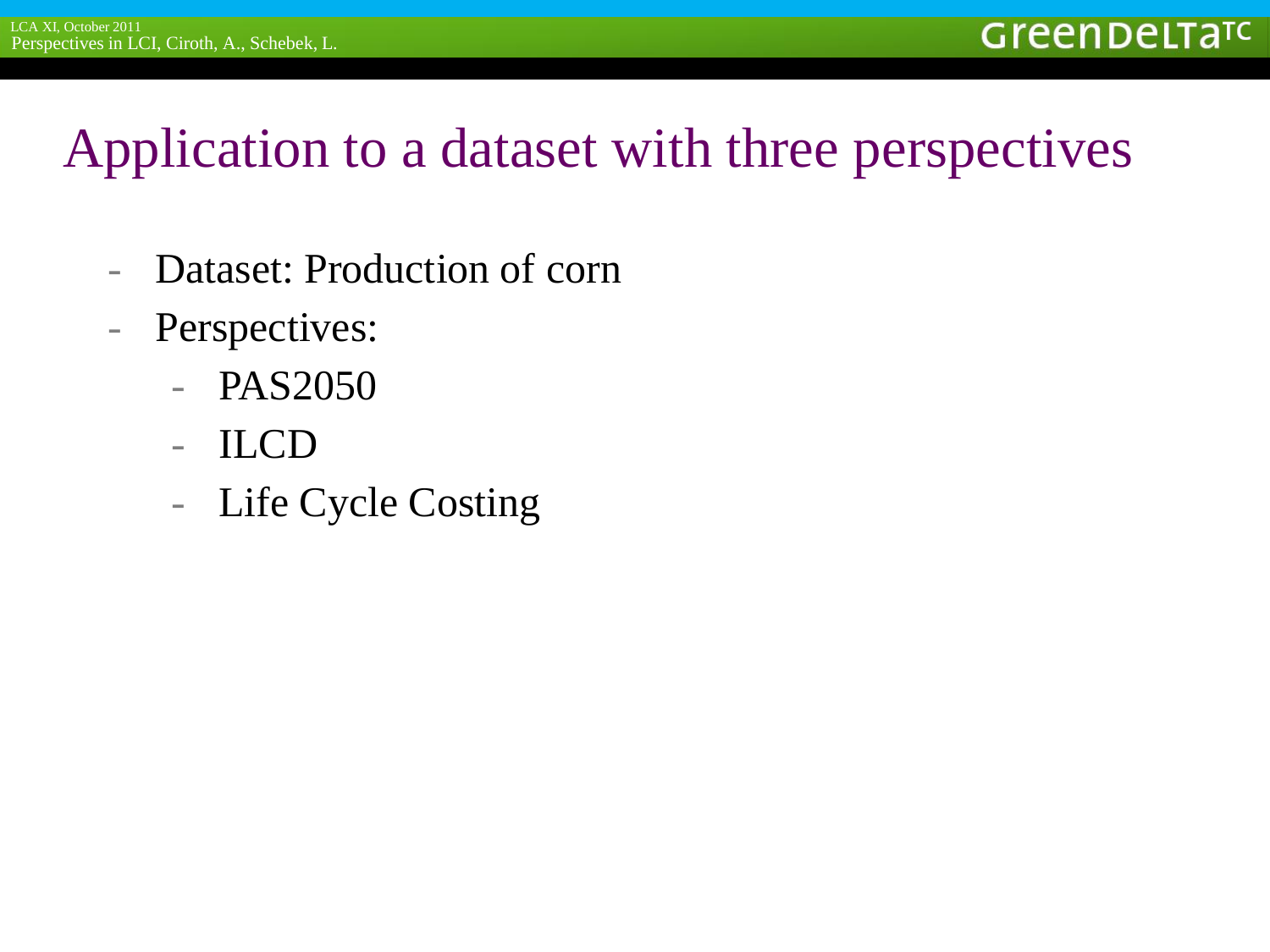## Methodological core: principles

- LCA according to ISO 14040/14044
- Processes are unit processes
- Processes are transparent, providing as much documentation as required for understanding the dataset
- Documentation must include also indication of goal and scope for the dataset, and **perspectives that the data set is meant to support**
- Data sets use a specifically developed reference nomenclature (English and German); mainly a combination of ecoinvent and ELCD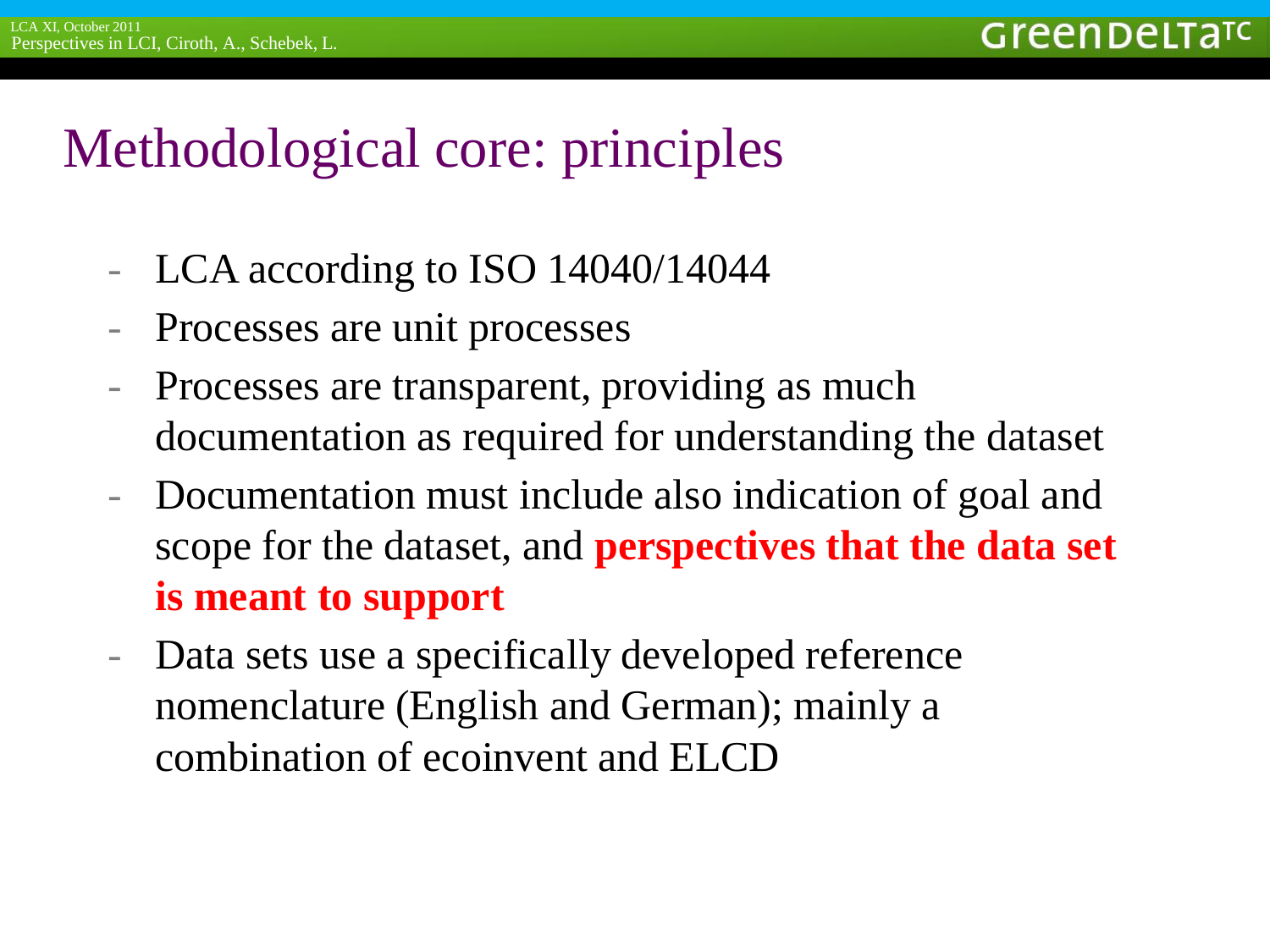# $\rightarrow$  PAS 2050 perspective (some examples)

- $+$ Delta:
	- Time (new aspect; time coverage of each process, and input and output over time – if process is not completely stationary – is required as additional information)
- -Delta:
	- In Impact Assessment, only GHG emissions according to IPCC
- Mod:
	- Airplane emissions not different from close-to-surface emissions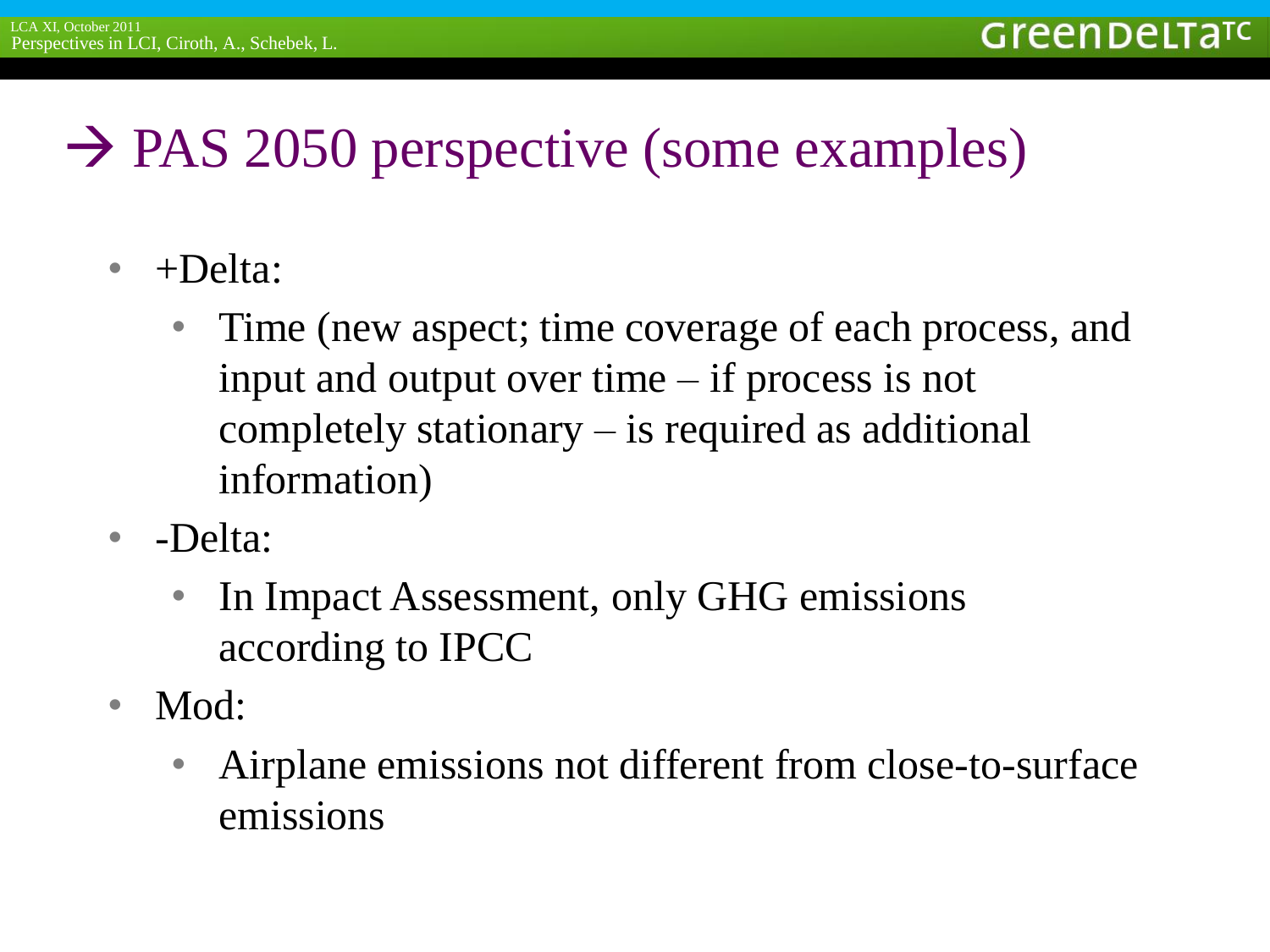# $\rightarrow$  ILCD perspective (some examples)

- $+$ Delta:
	- Several points more sophisticated than we initially thought, e.g. modeling of particles, of ions  $\rightarrow$  yet to be decided whether these aspects move to the methodological core or not
- -Delta:
	- Nothing so far (!)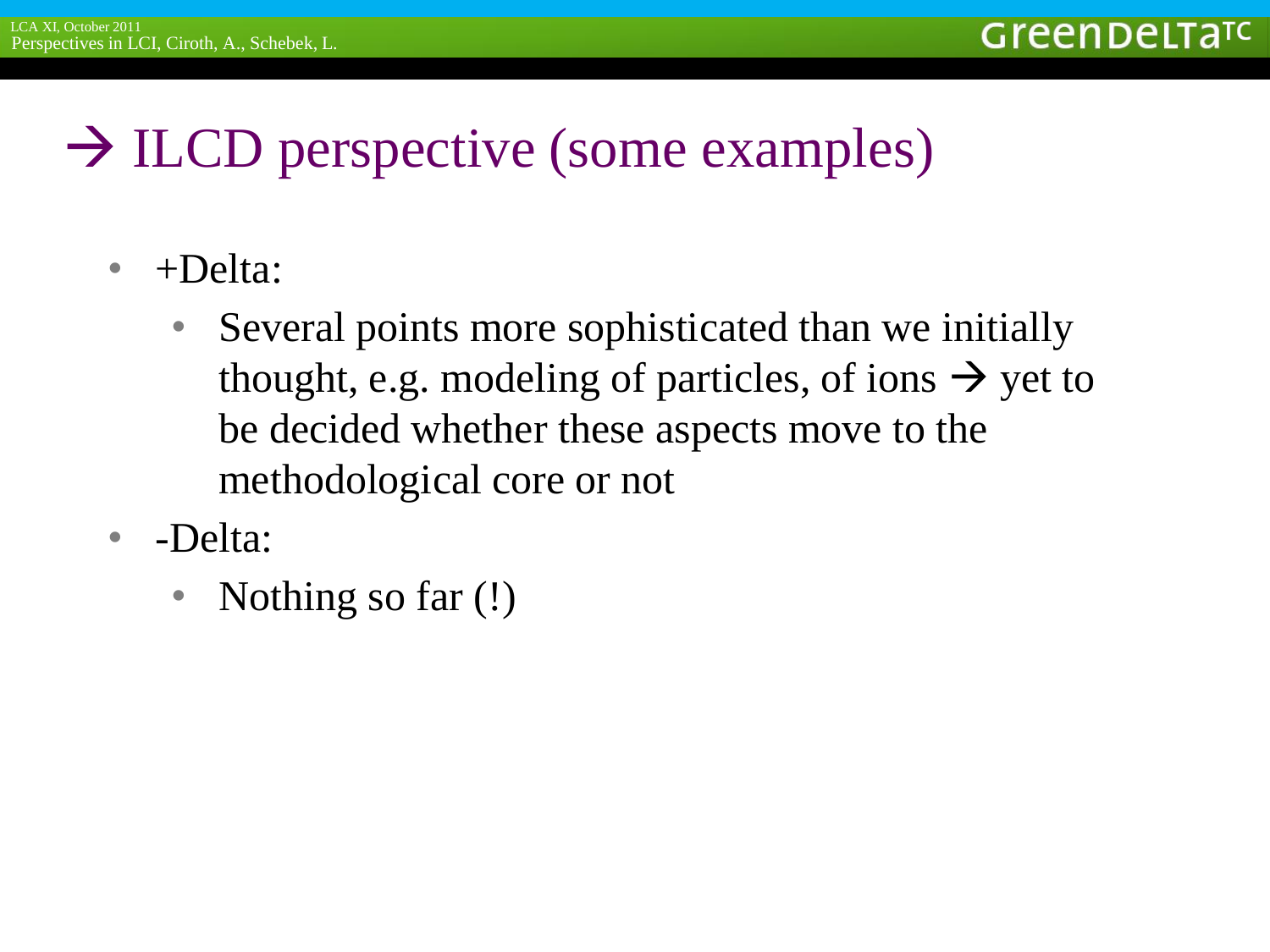## $\rightarrow$  ILCD perspective (some examples)

Remark: ILCD considers itself three decision situations that in turn can be seen as perspectives

Table 2 Combination of two main aspects of the decision-context: decision orientation and kind of consequences in background system or other systems.

|                      |                                                                                                        | Kind of process-changes in background system / other systems |                                     |  |
|----------------------|--------------------------------------------------------------------------------------------------------|--------------------------------------------------------------|-------------------------------------|--|
|                      |                                                                                                        | None or small-scale                                          | Large-scale                         |  |
| support?<br>Decision | Yes                                                                                                    | <b>Situation A</b>                                           | <b>Situation B</b>                  |  |
|                      |                                                                                                        | "Micro-level decision support"                               | "Meso/macro-level decision support" |  |
|                      | <b>No</b>                                                                                              | <b>Situation C</b>                                           |                                     |  |
|                      |                                                                                                        | "Accounting"                                                 |                                     |  |
|                      | (with C1: including interactions with other systems, C2: excluding<br>interactions with other systems) |                                                              |                                     |  |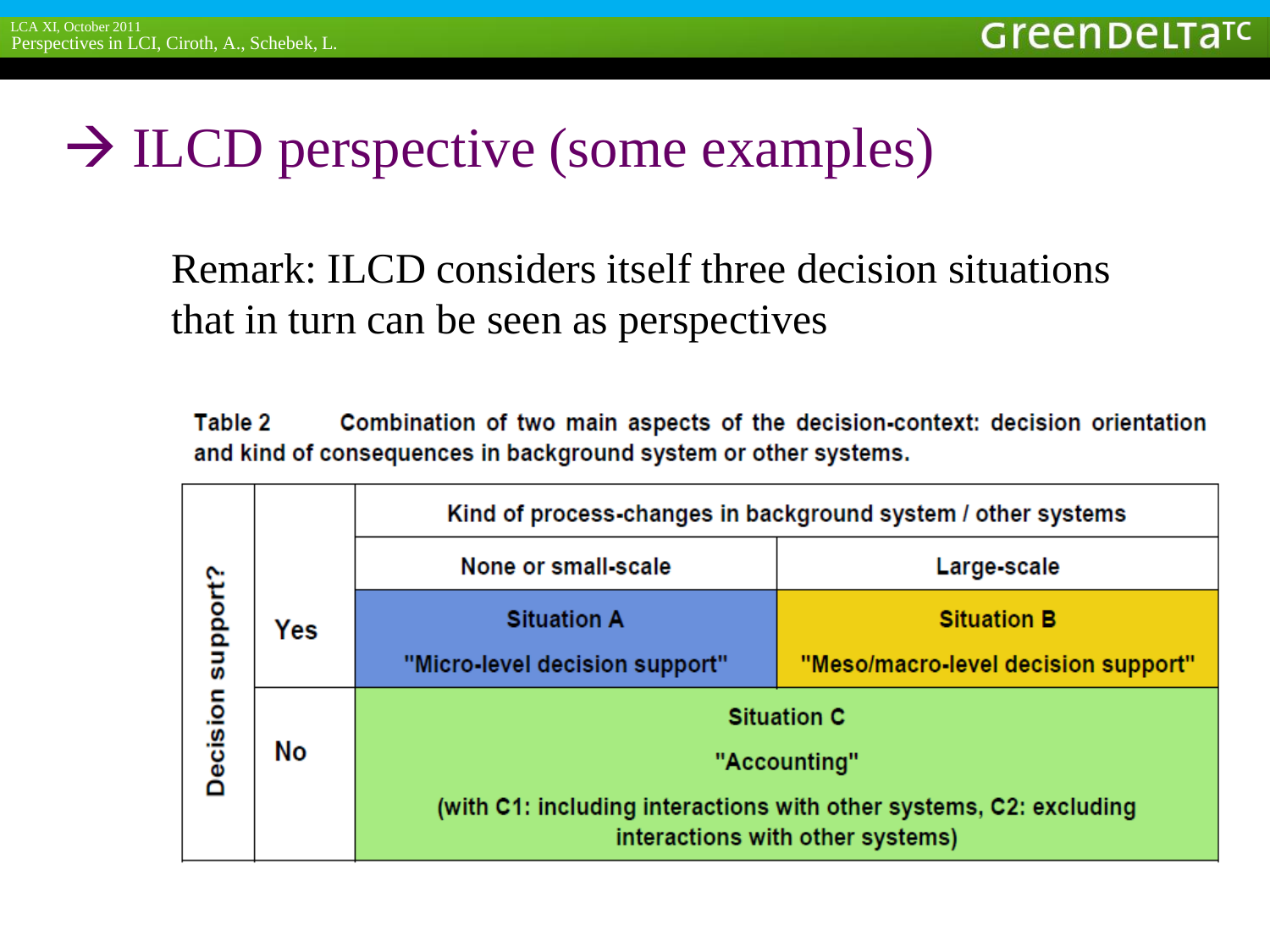# $\rightarrow$  LCC\*

- $+$ Delta:
	- Every flow needs cost information
	- Cost types are required (similar to LC impact) categories)
	- Time is required as information for each process if discounting is supported
- -Delta:
	- nothing
- Mod:
	- nothing

\*based on Environmental Life Cycle Costing, Hunkeler et al. 2008, and Code of Practice for Environmental Life Cycle Costing, Hunkeler et al. 2011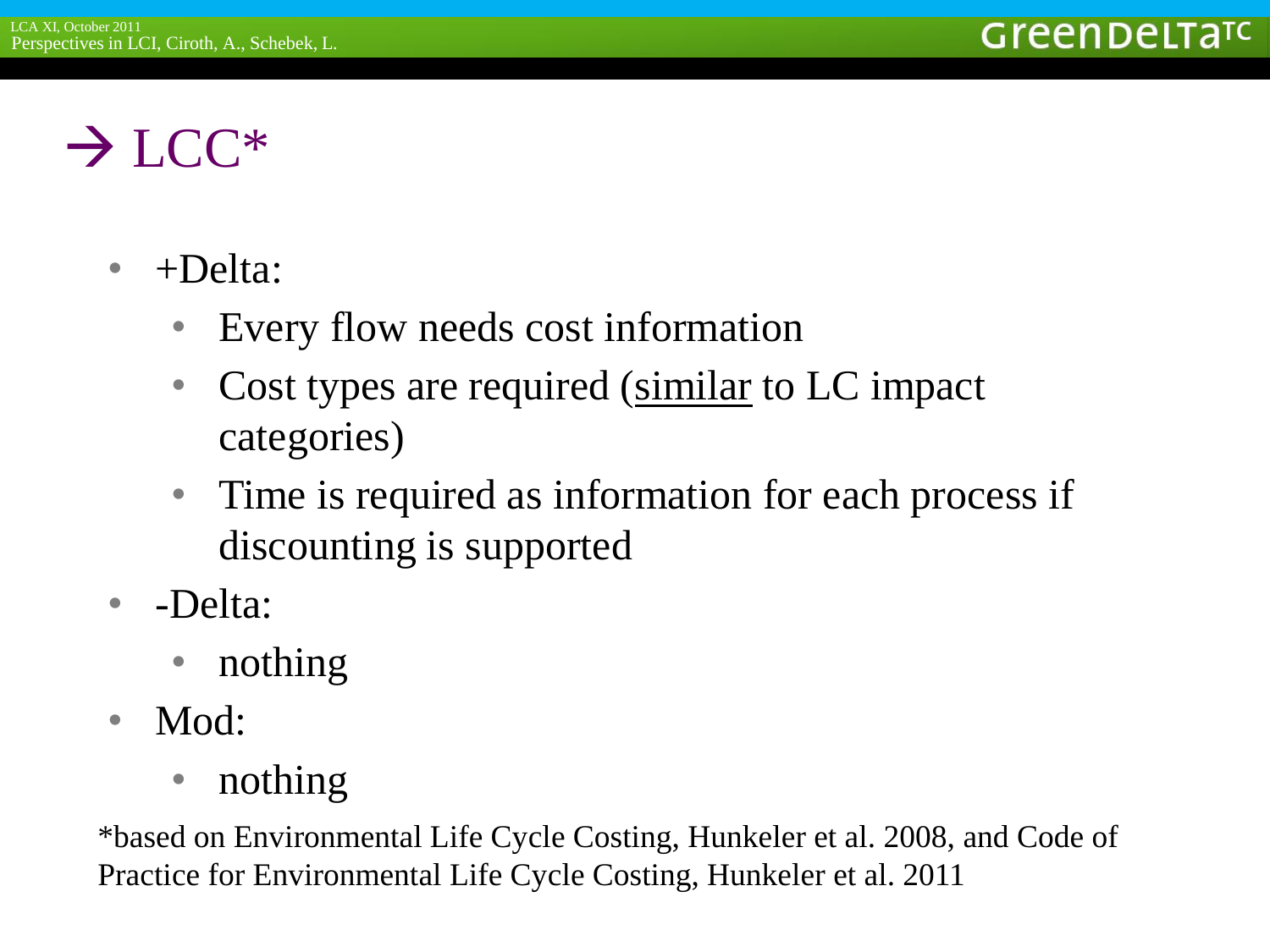# 4. Conclusion & Outlook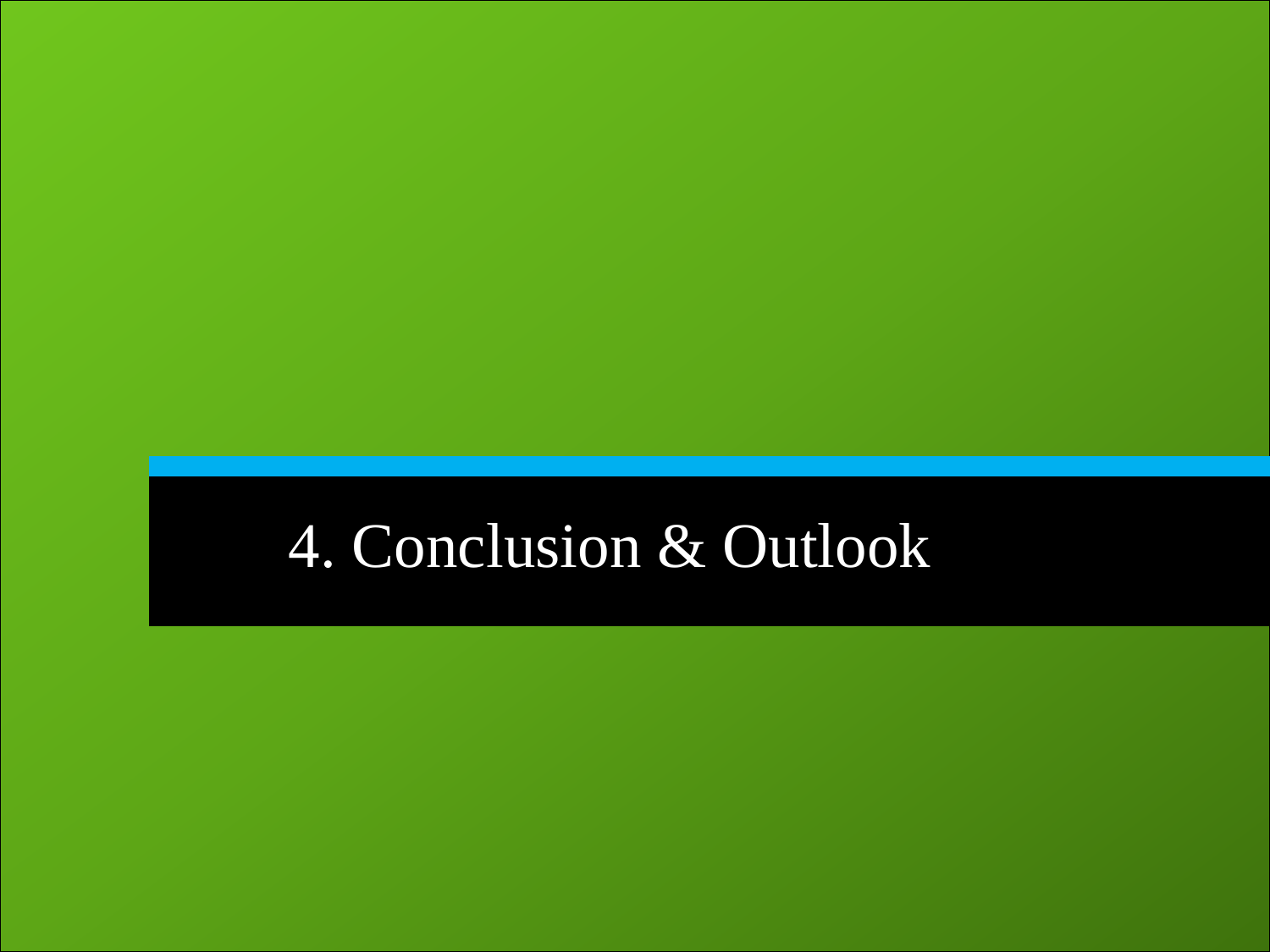## **Conclusions**

- Perspectives are a very flexible way to deal with, and satisfy, different possible applications for LCA data sets
- They allow addressing different methodological choices in a transparent manner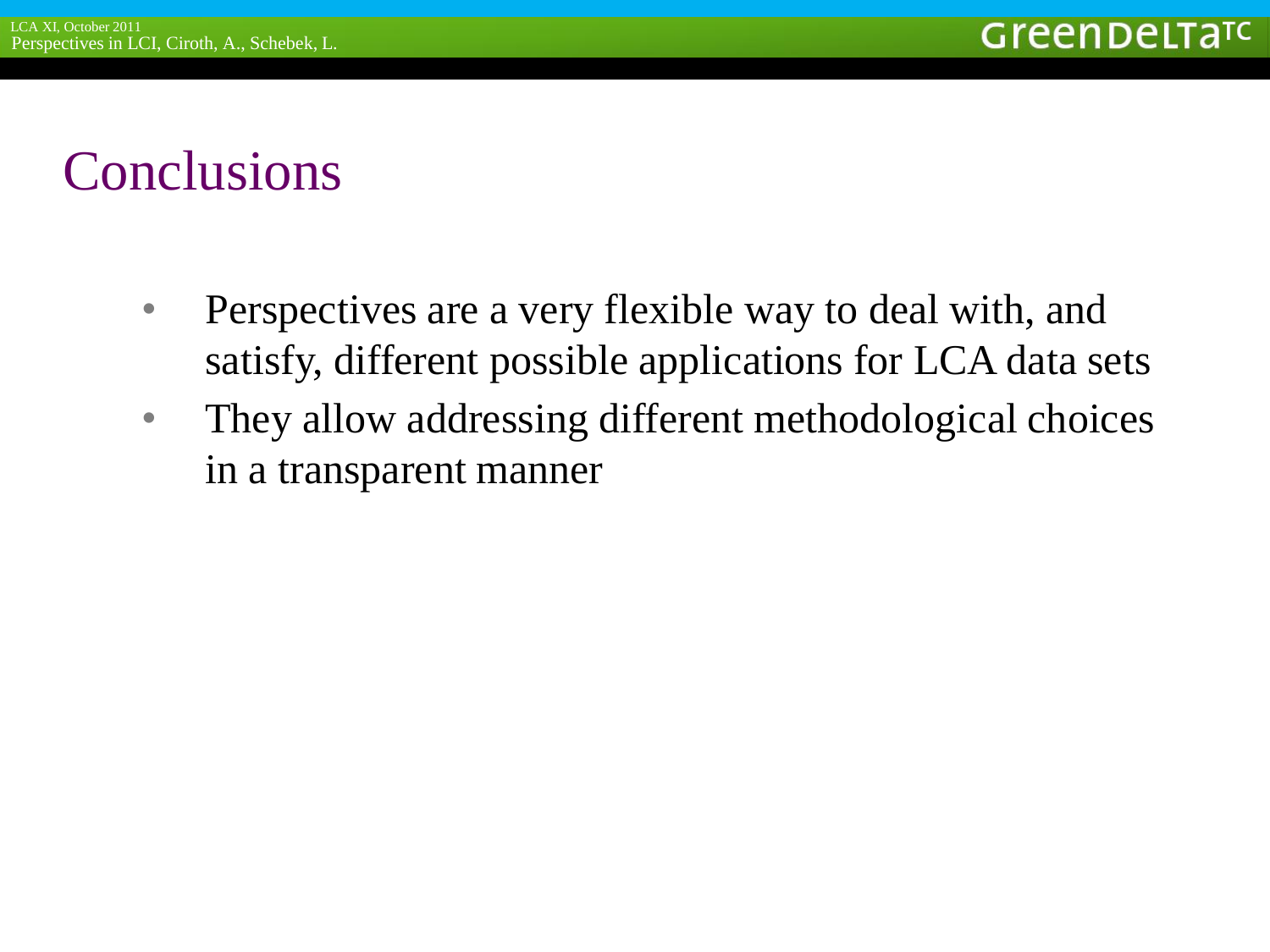# Conclusions, 2

- On the other side, establishing and maintaining the perspectives is effort
- $\bullet$ , method conversion " as next step (starting from format conversion)
- Perspectives are currently tested in a German research project on bioenergy data